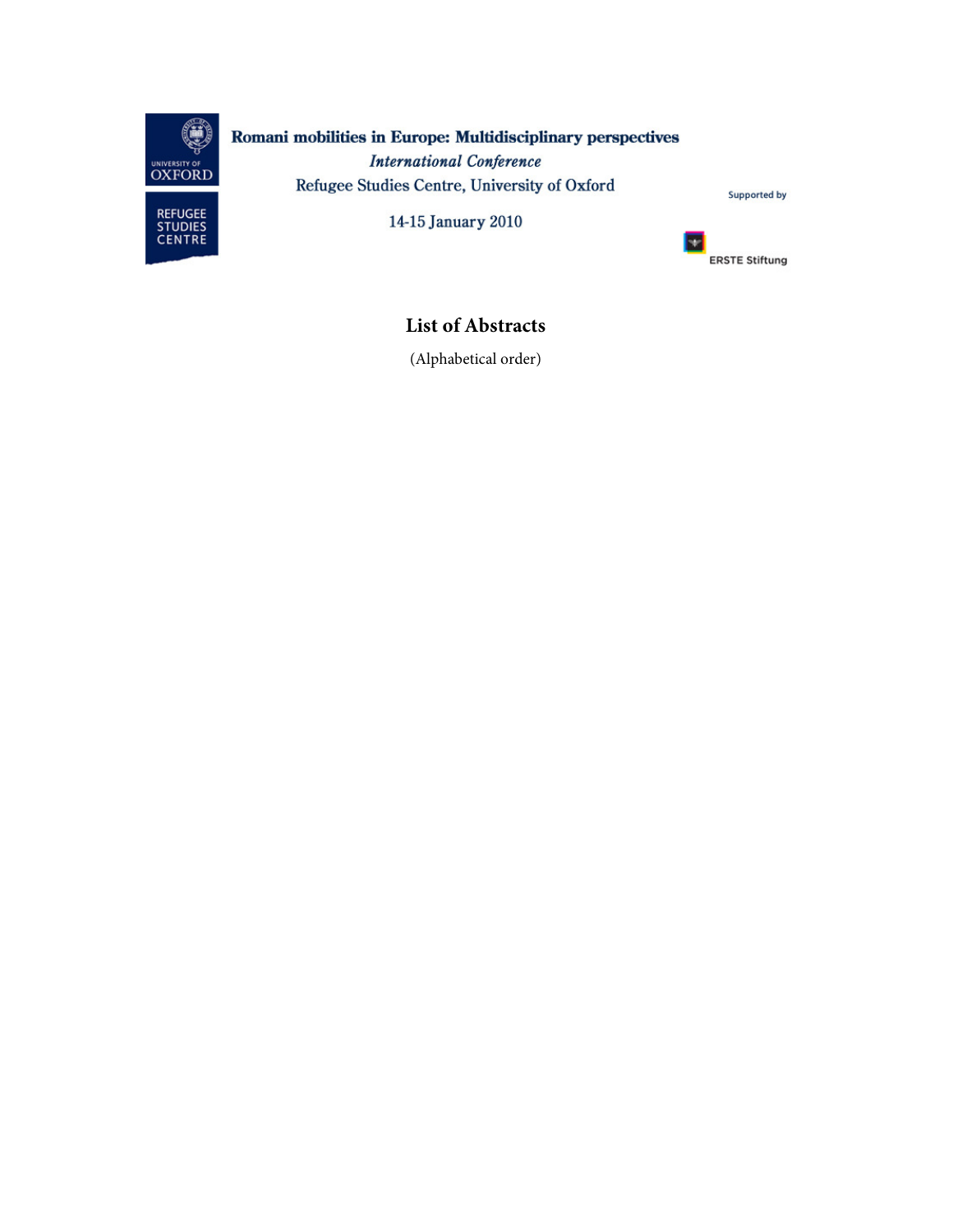| Table of Contents                                     |    |
|-------------------------------------------------------|----|
| Prof Thomas Acton                                     | 4  |
| Dr Gerhard Baumgartner                                | 4  |
| Barbara Giovanna Bello                                | 5  |
| Stefan Benedik                                        | 5  |
| Dr Marie Bidet                                        | 6  |
| Dr Laura Cashman (with Dr Eamonn Butler)              | 7  |
| Dr Isabella Clough Marinaro                           | 7  |
| Dr Samuel Delépine                                    | 8  |
| Dr Elisabetta Di Giovanni                             | 8  |
| Dr Jean Baptiste Duez                                 | 9  |
| Dr Yelis Erolova                                      | 9  |
| Doris Farget                                          | 9  |
| Lucie Fremlova                                        | 10 |
| Wolfgang Göderle                                      | 11 |
| Dr Margaret Greenfields                               | 11 |
| Ramneek Grewal                                        | 12 |
| Jan Grill                                             | 12 |
| Michael Guet                                          | 13 |
| Dr Will Guy                                           | 13 |
| Régis Guyon and Michael Rigolot                       | 13 |
| Dr Basel Houshieh                                     | 14 |
| Rachel Humphris                                       | 14 |
| Åsa Jansson                                           | 15 |
| Chris Johnson (with Marc Willers and Dr Andrew Ryder) | 15 |
| Dr Peter Kabachnik (with Andrew Ryder)                | 16 |
| Dr Olivier Legros                                     | 17 |
| Óscar López-Catalán                                   | 17 |
| Tobias Marx                                           | 18 |
| Dr Aidan McGarry                                      | 19 |
| Oana Marcu                                            | 19 |
| Aleksandar Marinov                                    | 20 |
| Dr Adrian Marsh                                       | 20 |
| Prof Elena Marushiakova and Prof Vesselin Popov       | 21 |
| Prof Yaron Matras                                     | 22 |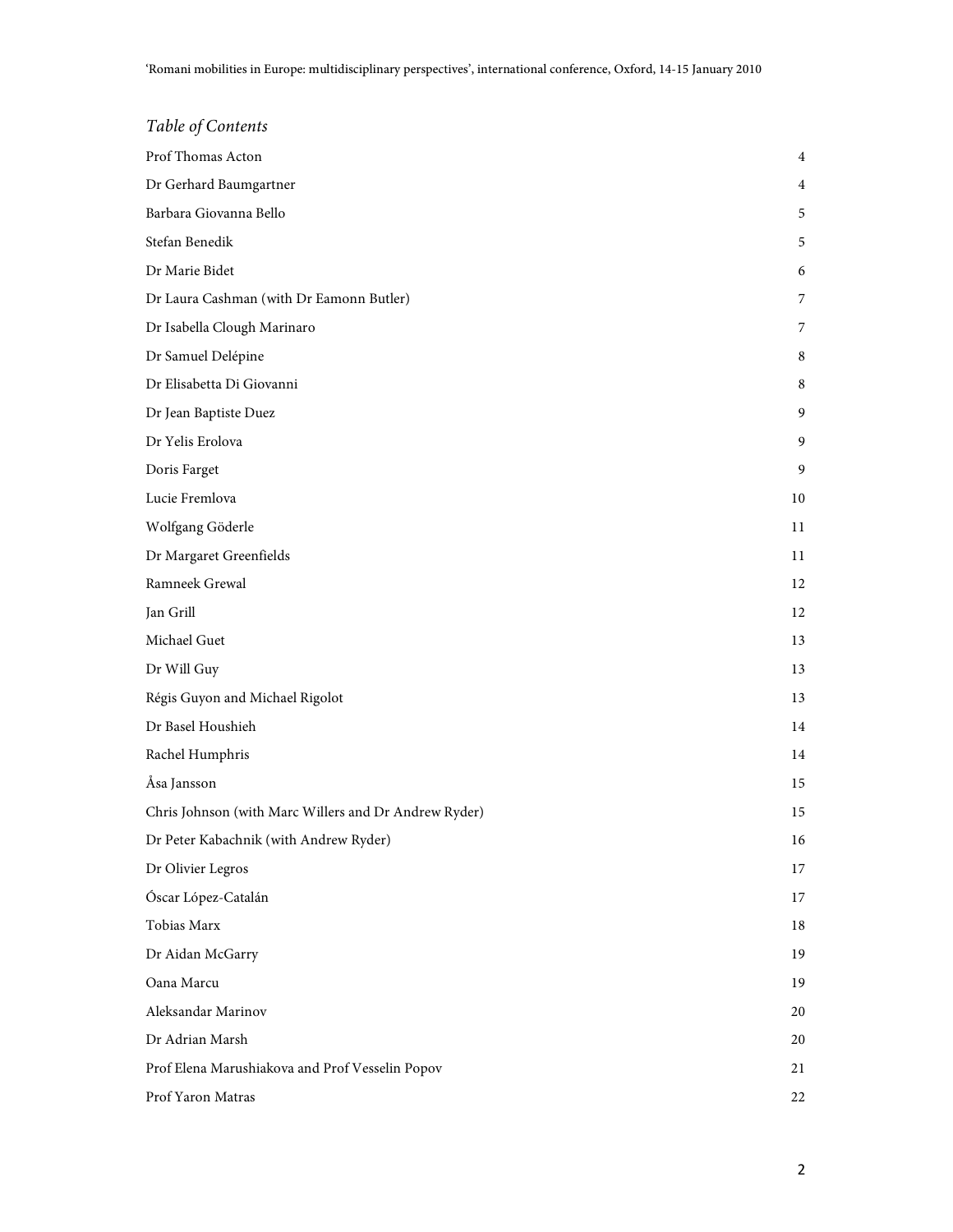| Dr Roberta Medda-Windischer                                                     | $22\,$ |
|---------------------------------------------------------------------------------|--------|
| Cristi Mihalache                                                                | 23     |
| Baroness Emma Nicholson of Winterbourne                                         | 23     |
| Dr Alexandra Nacu                                                               | 23     |
| Dr Martin Olivera                                                               | 24     |
| Dr Giovanni Picker                                                              | 25     |
| Dr Jo Richardson                                                                | 25     |
| Márton Rövid                                                                    | 26     |
| Dr Pietro Saitta                                                                | 26     |
| Dr Carlotta Saletti Salza                                                       | 26     |
| Prof Carol Silverman                                                            | 27     |
| Prof Alessandro Simoni                                                          | 27     |
| Tove Skotvedt                                                                   | 28     |
| Dr Magdalena Slavkova                                                           | 29     |
| Concetta Smedile                                                                | 29     |
| Marco Solimene                                                                  | 29     |
| Dr Teresa Sordè-Martì, Ariadna Munté, Dr Òscar Prieto-Flores, and Ana Contreras | 30     |
| Dr Hana Synková                                                                 | 31     |
| Catalina Tesar                                                                  | 31     |
| Barbara Tiefenbacher                                                            | 31     |
| Dr Sabrina Tosi Cambini                                                         | 32     |
| Prof Peter Vermeersch                                                           | 33     |
| Dr Julie Vullnetari                                                             | 33     |
| Sofiya Zahova                                                                   | 34     |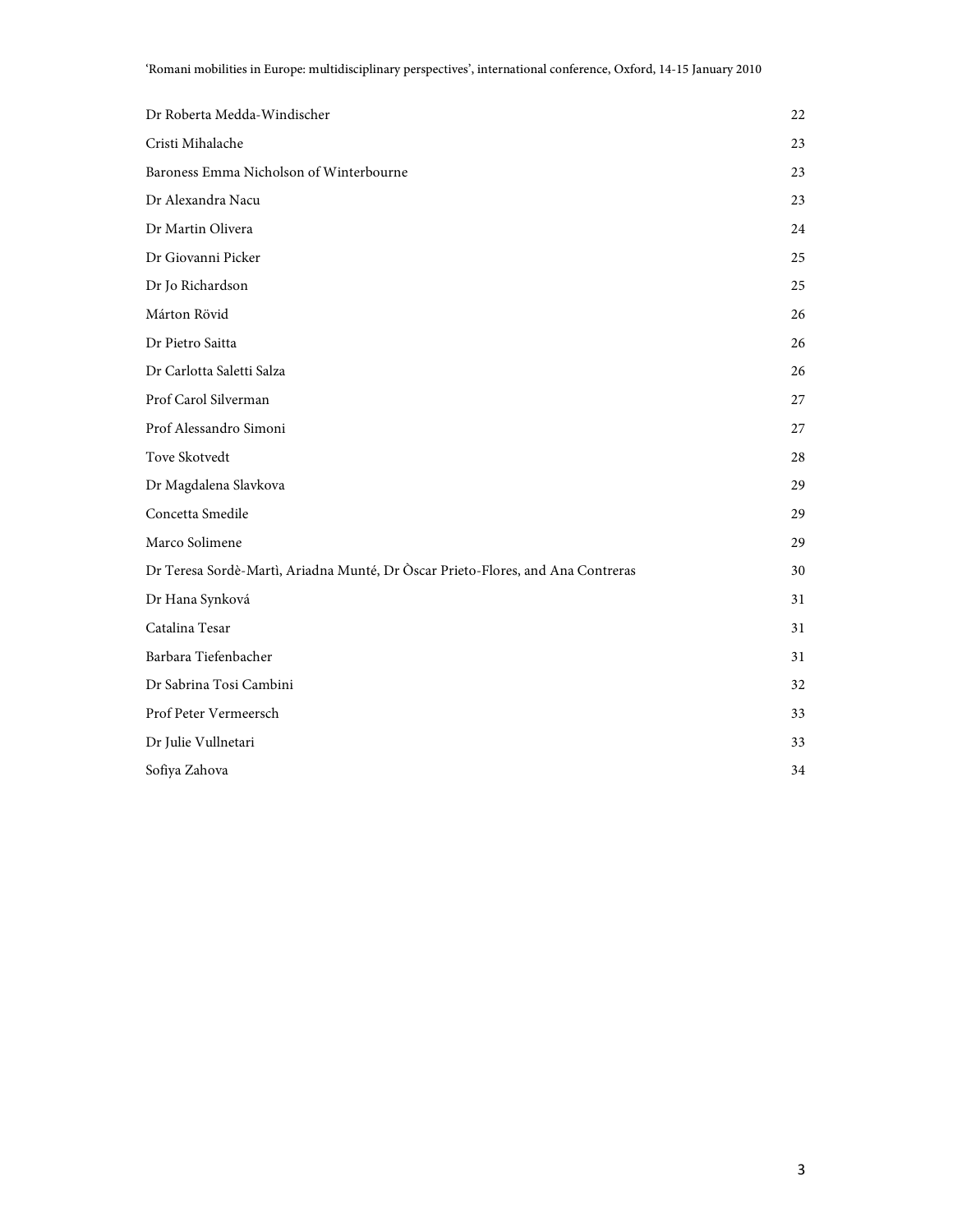### **Prof Thomas Acton**

### Theorising mobility: migration, nomadism, and the social reconstruction of ethnicity

Almost the first lecture in West European and North American Romani Studies classes establishes the theoretical distinction between commercial, pastoral and hunter-gatherer nomadisms, and between all three of them and migration. Whether and how they can be anchored into any theoretical framework of economic development is more controversial: nationalist visions tend to regard nomadism as a reactionary obstacle to the establishment of a secure, territorially based modern state. The discourses of East European Romani Studies are therefore rather torn between their desire to present nomadism as a retrogressive pathology caused by persecution, and their desire to assert a non-territorial ethnopolitical identity which transcends the nation-state.

This paper will suggest that the analytical distinction between the various sources of identity and social capital are not as hard and fast as they seem. It will suggest that since all perceived ethnic boundaries are the consequences of mobility, it is not surprising that nomadic traditions can assist success in migration, and indeed that commonalty of ethnicity may aid persons of sedentary culture to acquire elements of social capital that assist successful migration. The patterns of cultural change and the acquisition of new cultural capital are very complex, as may be seen in the differences between the adaptations of  $19<sup>th</sup>$ ,  $20<sup>th</sup>$  and  $21<sup>st</sup>$  century Romani migrants from Eastern Europe, the distinction encapsulated in the American Vlach Romani distinction between 'amare Roma' and 'themeske Roma'. A more complex theoretical framework may help to deconstruct the ideologies which lead Western states to obstruct the free movement of people, and perhaps ultimately to dismantle the controls themselves.

### **Dr Gerhard Baumgartner**

### From persecution to recognition: history of the Austrian Roma movement since 1945

The paper will discuss the development of the first Austrian Roma movement in the late 1980s – initiated and furthered by the Association of Austrian Minorities, an NGO of recognised ethnic groups – which led to a surprisingly quick recognition in 1993. The price for this success was that the Austrian Roma communities virtually excluded all Roma migrants from the Balkans as possible members of the recognised minority, since the Austrian Minority Bill (Volksgruppengesetz) of 1976 stipulated that only a group of Austrian citizens, with a non-German language, a distinct cultural tradition as well as a history of settlement of at least three generations (Beheimatung) was eligible for recognition under the bill.

The Roma movement was thus virtually split along the cleavage of resident Austrians versus migrant families of the 1960s, a breach which has been somewhat overcome, though not completely resolved till today.

The article will concentrate on depicting the development of the two movements and their achievements as well as the reaction of the Austrian public. In explaining this it will be necessary to reach further back in history to illustrate the origins of current conflicts and problems, especially to the persecution and genocide under Nazi rule between 1938 and 1945.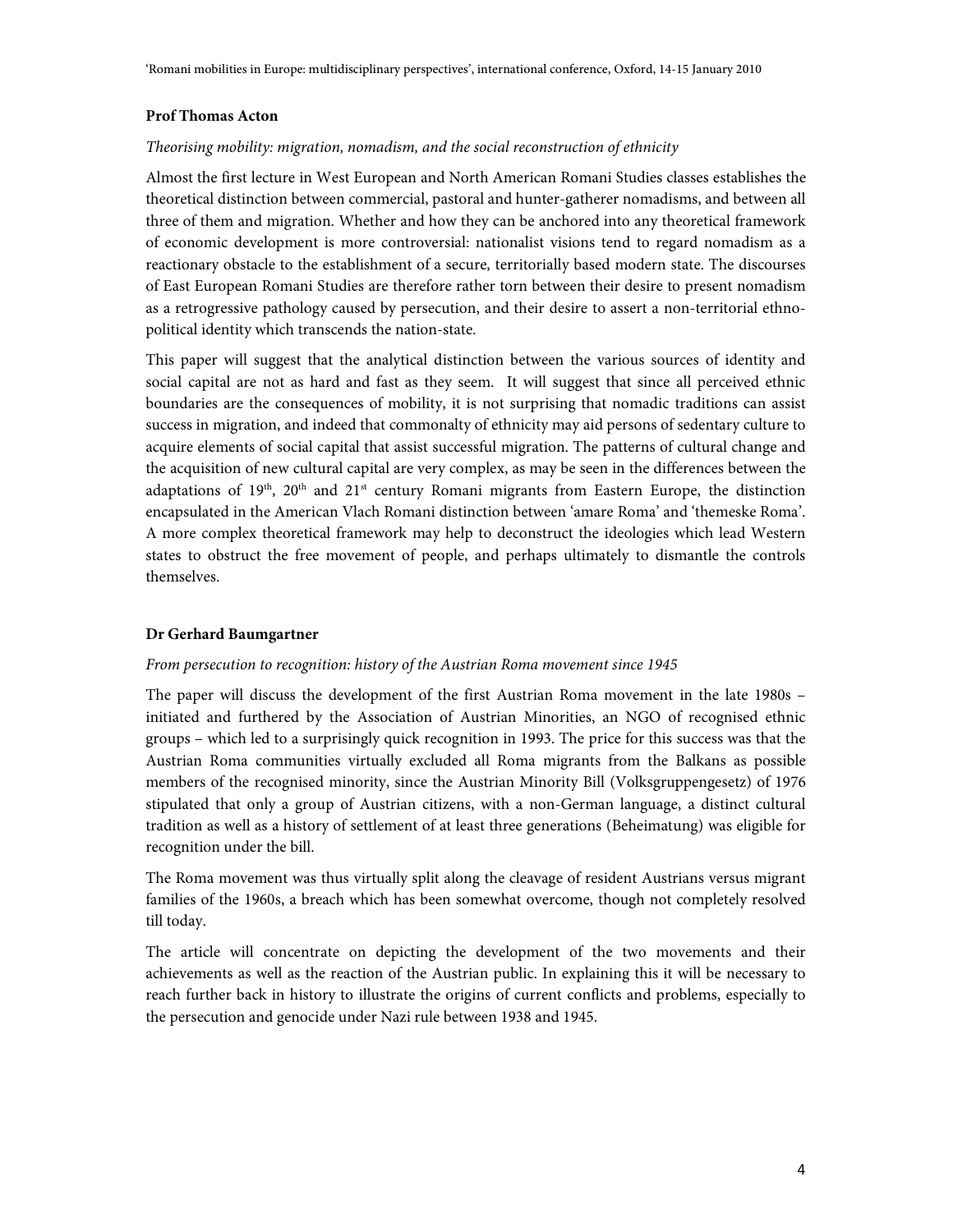# **Barbara Giovanna Bello**

# Roma young people in motion between the anti-discrimination policy and citizenship barriers in Italy and in Germany: to be or not to be EQUAL?

In the last 20 years a high number of Roma young adults (now aged between 18 and 30 years) moved with their families from the areas of ex-Yugoslavia to Germany and Italy. In spite of the shared migration trajectories, they are facing a range of different situations in both countries: while some of them managed to obtain EU citizenship, others are granted humanitarian protection on a temporary basis or have no confirmed legal status.

In the last few years the main attention in Germany has been driven by human rights activists and Roma self-organised young people on the decision of the German government to deport refugees, mostly Roma, back to Kosovo, after a long period of asylum in Germany: many young people who have grown up in Germany, speak perfect German, are attending German universities and schools, have largely lost their ties with Kosovo, do not know Albanian language and would have no work prospect once back. In Italy the situation has become even worse for many Roma young adults after the passing of the Law n. 94 of 15 July 2009 which criminalises irregular migration, making the situation of Roma groups without a confirmed legal status very critical.

In both countries Roma young people joined their energies in order to advocate their own rights, in some cases through the Council of Europe and the European Commission's programmes in the youth sector, which have been focusing on youth active participation in civil society and on the promotion of equal opportunities, in particular through trying to involve vulnerable young people, including Roma migrants and refugees. In this scenario, the situation of Romani young women is particularly vulnerable and there is a need to strengthen their participation and visibility both in the Roma minority and in their social/economic/cultural life in the society at large.

Bearing that in mind, the aim of my contribution is to describe, in a comparative perspective, the frictions between on one side the CoE and EU's attempts to foster anti-discrimination measures with regard to young Roma (and, within this group, to Roma young women in particular), on the other side citizenship and security regulation in Italy and in Germany which are nullifying the Roma young people's chances for equal opportunities. In order to do that I will describe the legal framework and explain its practical implication through the presentation of two study-cases (one in Germany and one in Italy) concerning Roma young people I interviewed during year 2009 and their self-organised empowerment activities.

# **Stefan Benedik**

# On the streets and in the bed: gendered and sexualised subtexts in popular discourses on Central European Romani migrations

The aim of this paper will be to discuss common features of discourses and images on Roma and Romnija migrating within Central Europe from a feminist perspective. The case study will be based on an analysis of recent movies, documentaries, novels and newspaper articles especially from Austria.

In the rather uncertain situation of the new emerging migrations, these forms of media in particular have provided the Austrian public with knowledge about Romani communities. Those stories are fostering Romani identity as a blend of 'classical' perceptions (poor East, savages, dependence) with (new) especially 'ethnic' images. It is a common feature of most of these approaches that they rely on gendered and/or sexualised general subtexts which do not fit into any teleological conceptualisation.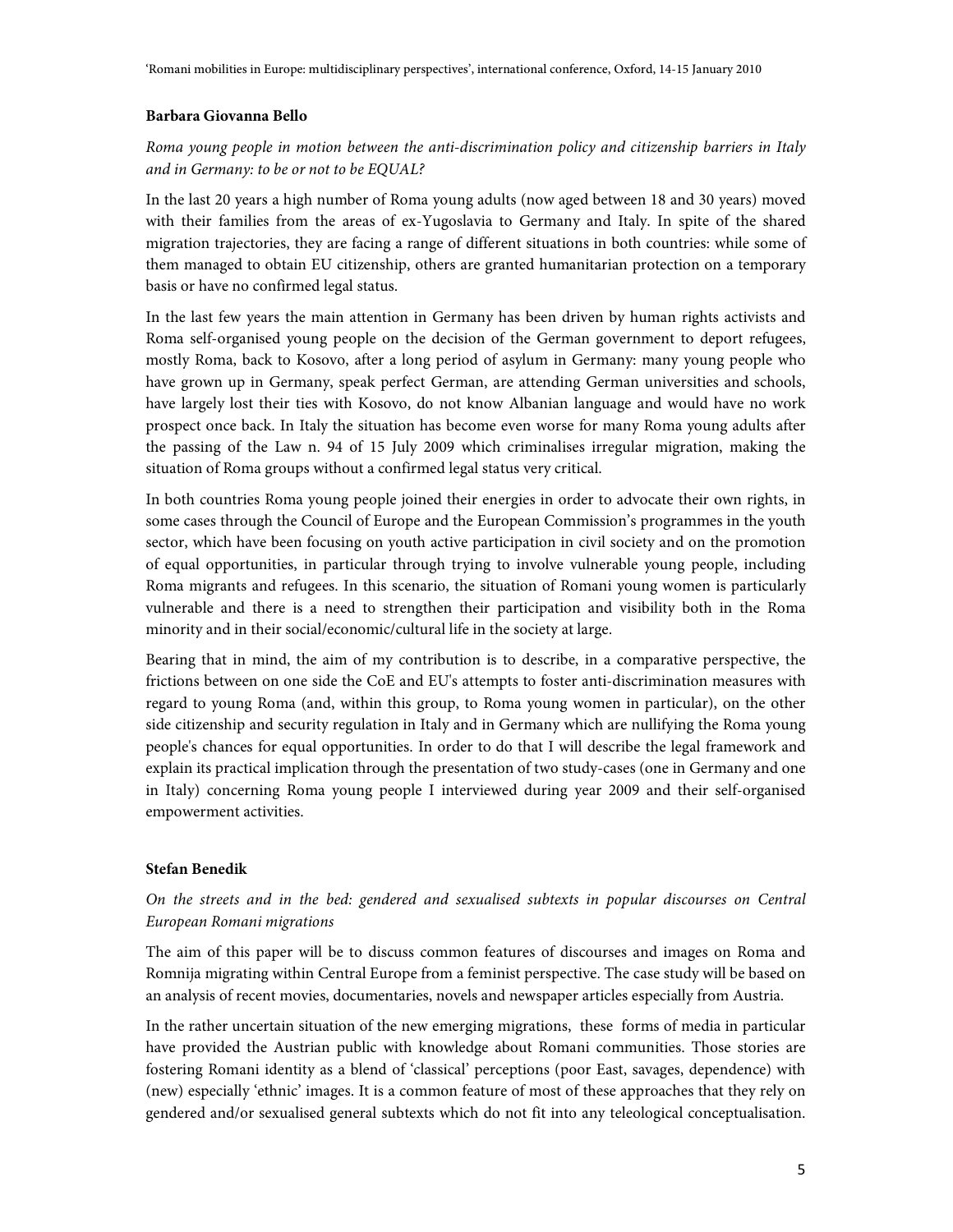Thus, Romani migrants may be depicted as fleeing unjust patriarchy or chaotic matriarchy, Romnija may be seen as exploited and exploitable/seducing at the same time.

To find possible explanations for these confusing linkages between contradictions and paradoxes, the paper will pick out three different types of images and hence emphasise differences within discourses on Romani migrants.

In outlining the varying visions, imaginations and narrative elements involved, it becomes clear that contexts are of utter importance for each different discursive structure. For instance it seems to be obvious that Romnija are mostly shown as individuals who are driven by irrational motivations (desire, emotion, dependence) in stories of love/sex, whereas in the context of mendicancy Romnija are shown as very determined and calculating. The paper emphasises the fact that settings of the production of such images are not divided as one might expect – such as anti-gypsy vs. NGO, rightwing vs. left-wing. Quite the contrary, the diverse types of perceptions of Romani migrants are absolutely cross-cutting in adopting certain elements to different circumstances.

### **Dr Marie Bidet**

# Will French Gypsies always stay nomadic and out of law-making process?

In France public policies towards Gypsies could be characterised by two aspects. On the one hand policies are based on nomadism, as a category of public action. On the other hand, Gypsies are completely absent from the law-making process related to them. Since the XVth century, the nomad has been considered as a vagrant. The state wanted to protect its frontiers and its population from people who travel around, who have thus a specific way of life and who are moreover (suspected to be) gypsy. The targeted groups are consequently defined in reference to this characteristic. For the authorities Gypsies are necessarily nomadic. The political administration and policies in France hinge upon mobility. For example they specific identity papers or a specific law is dedicated to their way of parking.

The Besson law for example, voted in in 2000, imposes welcoming areas for Gypsies in all towns over 5000 inhabitants. The legal requirements of this law also specify that the towns have to organise the 'grands passages'1. During the law-making process, French Gypsies were not directly involved but were only represented by 'intermediate' associations which acted as go-betweens with the public authorities. Even if the 'grands passages' are not the most important part of the Besson law, they constitute nevertheless a window of opportunity for the Gypsies' self-recognition and especially for the Pentecostal Gypsies. Described as experts of this issue, the Pentecostal Gypsies became coorganiser of the 'grands passages' and fit with the authorities' dream of a single representative for all Gypsies. To get one of their own recognised as spokesperson by the authorities, French Gypsies have to face many issues of social and institutional non-recognition. To be able to negotiate with the authorities, they have to give proof that they are organised and representative. Contrary to the main Roma claims throughout Europe, French Gypsies don't ask for specific minority rights but would prefer to be treated as normal French citizens and to merge with the population. To give a positive image of themselves, they usually impose a clear distinction between themselves and the new Roma coming from East European countries. Because of their poverty, these are accused of tarnishing the reputation of French Gypsies. Relationships between state and Gypsies have two effects. In the case of the 'grands passages', the partnership reinforces the one-way idea of nomadic Gypsies: they only need places to stop. The French Gypsies' general fight for recognition (as French) may also explain why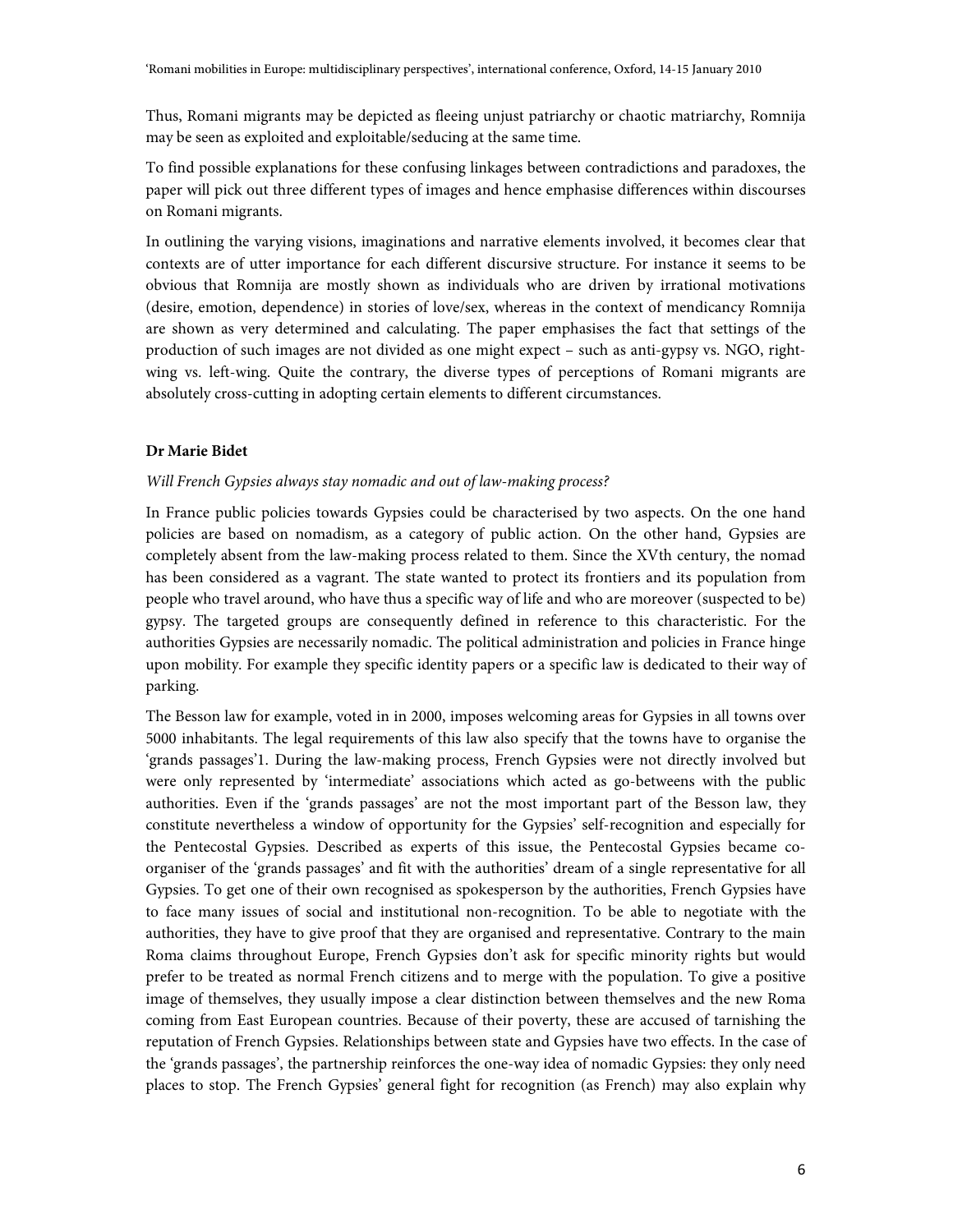French Gypsies – and even the Pentecostal – do not fit with the International Roma Organisation and its quest for a common Roma nation.

### **Dr Laura Cashman (with Dr Eamonn Butler)**

### Romani mobilities in the context of the new EU: what could or should the EU be doing?

The fall of communist regimes in 1989 and rise in attacks on Roma during the economic liberalisation and restructuring process prompted many Roma to seek asylum in western European states. Opportunities for movement of Roma across Europe were further enhanced with the 2004/2007 enlargements of the EU which provided free movement for Roma, as EU citizens. However, a number of high-profile cases (Italy 2008 and Northern Ireland 2009) provide evidence of increased tensions within host communities and heightened levels of general intolerance towards migrant populations.

Some activists and scholars have argued that, given the geographical spread of anti-Romani sentiment and discrimination, compounded by increased Romani mobility following EU enlargement, the EU should be the natural choice to lead policy developments to tackle such prejudices. Others argue against this, claiming that individual states should retain responsibility for dealing with such problems. This debate is important and not just for the identification of solutions to the problems of discrimination faced by Roma.

It is argued in this paper that this debate reflects a much larger political discussion about EU responsibility and identity. The failure of the Lisbon Treaty to capture the hearts and minds of the European public emphasises the stagnant nature of the EU vis-à-vis its market-oriented versus social dimensions and highlights a crisis of identity for the EU. The Romani migration issue is one case which has the potential to force scholars to think afresh and confirm the social functions/responsibilities of the EU. This is important because until the EU clarifies its position as a social actor it will never be in a position to (1) move forward as a political entity or (2) play an active role in the development of Roma rights, thus prolonging the debate Roma activists are currently engaged in and preventing active solutions to the problems faced by Europe's Roma population.

# **Dr Isabella Clough Marinaro**

### Life on the run: biopolitics and the Roma in Italy

This presentation argues that the recent treatment of the Roma population in Italy can be best understood within the context of international debates on the rising use of biopolitics to govern refugees, illegal immigrants and other undesired groups. The study examines the evolution of Italy's policy of containing Roma in camps since the 1980s and of subjecting them to increasing surveillance, culminating in the drive to collect the fingerprints of the entire ethnically-defined group in 2008 and carry out mass deportations of foreign Roma. It demonstrates that although Italy's centre-right government has intensified official anti-Roma discrimination, these recent events are a coherent progression in a strategy of biopolitical control of Roma which has been evolving in Italy - and especially in the capital - for nearly thirty years. Drawing on Giorgio Agamben's discussions of homo sacer and the state of exception, it is argued here that a campaign is underway in Italy to force Roma to reside in relatively safe but isolated state-run camps in which their private lives are under the constant scrutiny and control of the authorities, or to become internal exiles, bare life in a condition of constant flight from the police and vigilante attacks.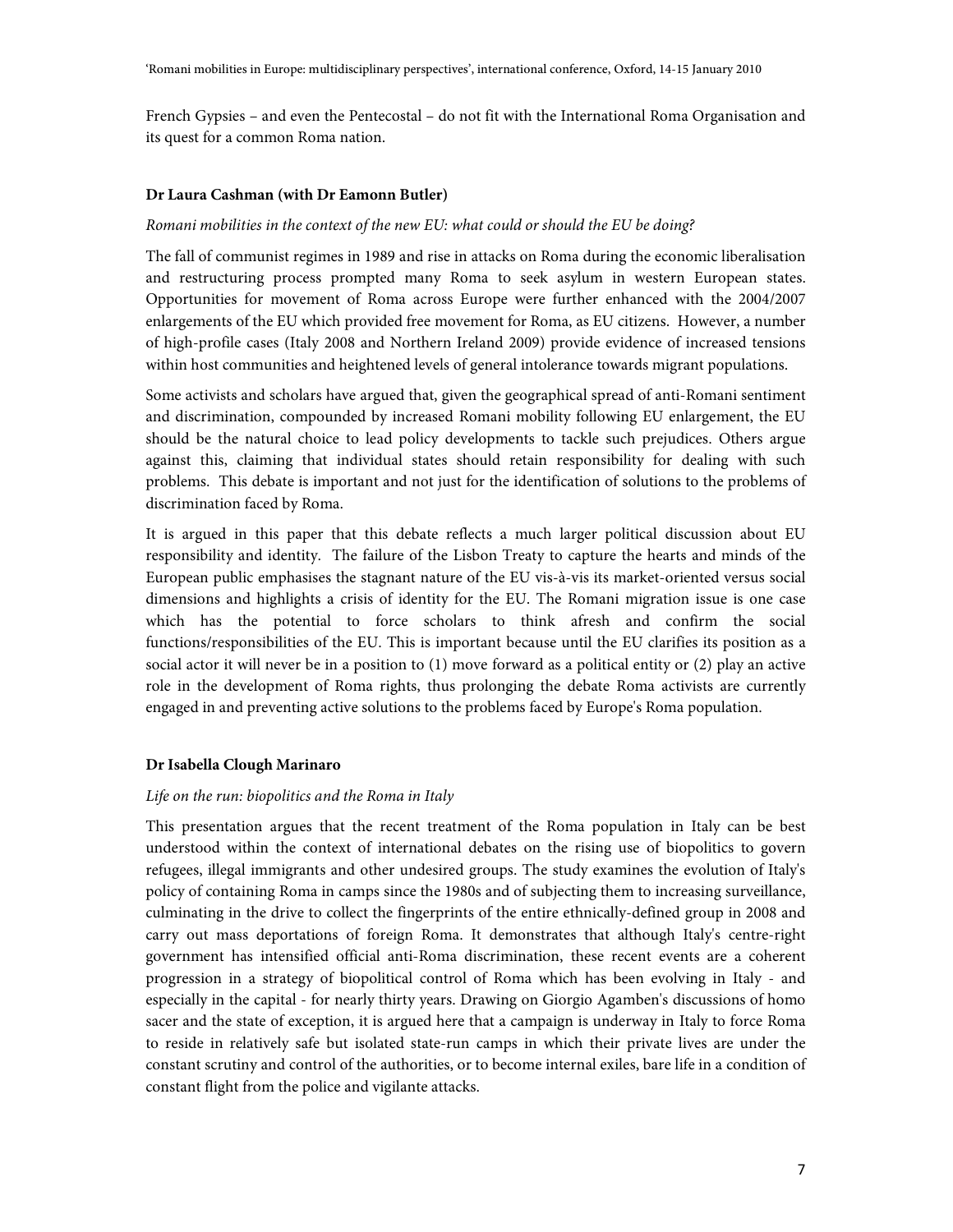### **Dr Samuel Delépine**

# Different forms of Roma mobility, difficulties of classification: the French example

This communication aims to explain how the French 'Gens du Voyage' and the migrating Roma people, coming from Eastern and Oriental Europe, have to deal with important restrictions of their mobility practices on French territory. Despite the fact that they find often themselves in nearby areas, on the outskirts of cities, the constraints which each of them have to face are influenced by their different juridical status and therefore are not, in theory, comparable. Nevertheless, we notice important similarities in the way authorities treat these populations. We plan to analyse here the restricted mobility in French territory for both the Roma and the Gens du Voyage. We will have a look into the similarity of the two situations: the one have been French for centuries, the others are citizens of the European Union (we will pay particular attention here to the Romanian Roma) and still it is their common Roma origin which is brought forward to account for the limitations of their mobility, their access to different rights.

Our demonstration will be based on the analysis of the mobility of the 'Gens du Voyage' around the city of Angers and the migrating Roma people settled around the city of Nantes, both locations being situated in western France.

We will also illustrate the limitations of this comparison while insisting on the very difficult situation of the migrating Roma in France.

Our objective is to show that the classification of different groups and individuals under a unique ethnic entity can harm the identity of these persons if used as a simplistic argument which ignores their historical background, their evolution, status and the individuals themselves

#### **Dr Elisabetta Di Giovanni**

### Like suspended particles: the long way to social inclusion of a Roma community in Sicily

This ethnographic research, conducted for four years, focuses on the case of a nomad camp in Palermo, where three Roma groups have lived for 25 years in ghetto conditions. This nomad camp constitutes a world apart from the city, better an encompassed microcosm, even if it is located within the city. This means that there are no interrelations between the camp and the rest of the external space. Specifically, the three different groups (Xoraxané, Cergara and Serbians) represent for the outside a generic nebulous whole, confined in a green area, surrounded by a high wall. Not seeing them signifies not caring about them, about their living conditions, about their culture and about their identity. The only interaction between Roma and gage (non-Roma) happens at traffic lights where Roma go to beg (manghel). In the indigenous imagery, there is a lot of prejudice in term of exclusivity: first of all the idea that their occidental space is invaded by this unpleasant microcosm that must stay in its boundaries. Focusing on Roma negotiation of identity, the research showed that, except for Romani married women, the youth of the camp usually prefer to hide their ethnicity from local friends. In particular, this demographic group allows us to analyse the continuous fluctuation of young Roma as suspended particles in their attempt at social inclusion, based on masking their original culture, and assimilation to the consumerist values of Italian society.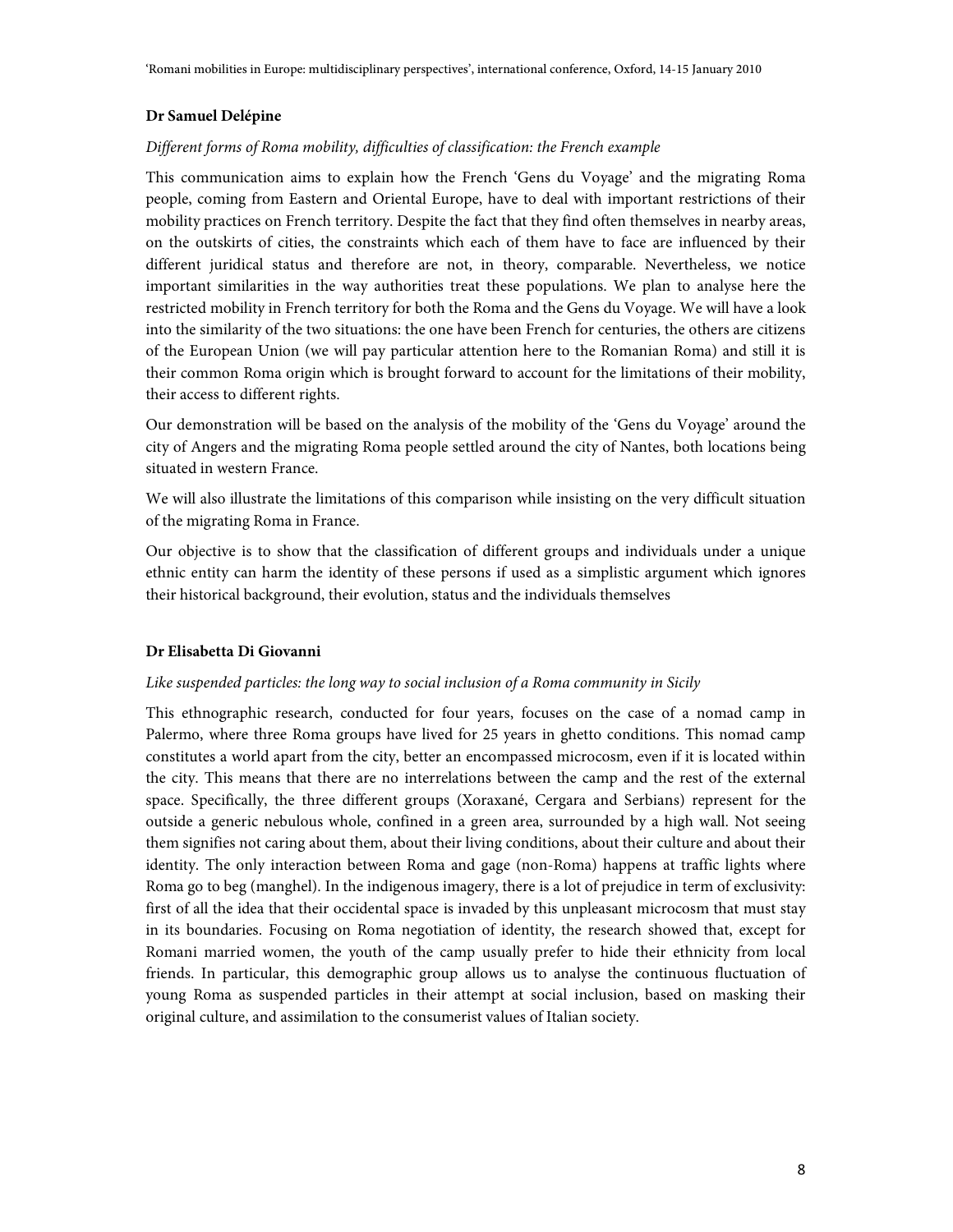### **Dr Jean Baptiste Duez**

Romani mobilities in Europe: the French example of the individuals and NGOs ideologies, facing government actions.

The paper describes the trajectories of several families evicted from an encampment to another in northern Paris, that we have followed since the end of 2007. It allows us to depict how the debate on migration of Roma/Gypsies is being built on the local political scene, under the constraints of tough national guidelines, and the emergence of a discourse on Roma throughout Europe.

All this raises a question which is essentially the relationship to legality in the debate on ethnocracies and indigenous peoples. The transgression of the law through small offences or "criminal begging", which appears inevitable although one or the other of these forms of subsistence constitutes only the prerogative of a part of this population, has as a corollary the maintenance of a consensus around these people. Their position of dominated people is lived like a fate; therefore the concept of identity occupies unfortunately a central place in their way of life, allowing the maintenance of ethnocraties lived like immutable by the Roma people, as well as those around them.

In such a context, the ideology of the individuals involved with the Roma, and that of NGOs has to be identified. In addition to the role played by associations, how do they actually help to modify the power relationships built on the fieldwork? This interrogation also offers the opportunity to question these populations future perspectives.

### **Dr Yelis Erolova**

#### Labour migrations of the Bulgarian Roma in Poland

From 1989 the political changes and transition to a market economy in Bulgaria were accompanied by a prolonged economic crisis, which led to mass labour migrations of Bulgarians mainly to the countries of Western Europe. The Roma as part of Bulgarian society were also affected. This report presents the labour migrations of Roma from Bulgaria to Poland over the past two decades – the migrations' social and cultural consequences, their impact on identity and community development. The report analyses the case of so-called Turkish Roma Muslims from Balchik who migrated to Poland, and changes in their common group ethnocultural development, characteristics and values. After 1989, trade in clothing became their main labour activity in Bulgaria, but practising this occupation appeared to be more profitable in Poland, and this defined their migrations. Poland is not an unknown country for the Roma from Balchik, because in the so-called socialist period they established contacts with Polish citizens, for whom Balchik was a preferred tourist destination. In terms of labour emigration in Poland, some Roma from Balchik have married Polish women, which is untypical for the endogamy marriage model of the group. The Polish wives in Balchik are the pride of local Roma in the settlement. Through mixed marriages, the identity of the Roma from Balchik has acquired new dimensions and forms, which can be observed in children from these marriages. As a result of free movement and labour mobility in the European Union nowadays, the ethnic and cultural characteristics of the Roma in Bulgaria are changing and creating new aspects in the process of constructing their identity.

#### **Doris Farget**

The Roma people, mobility and Europe: a challenge in terms of human rights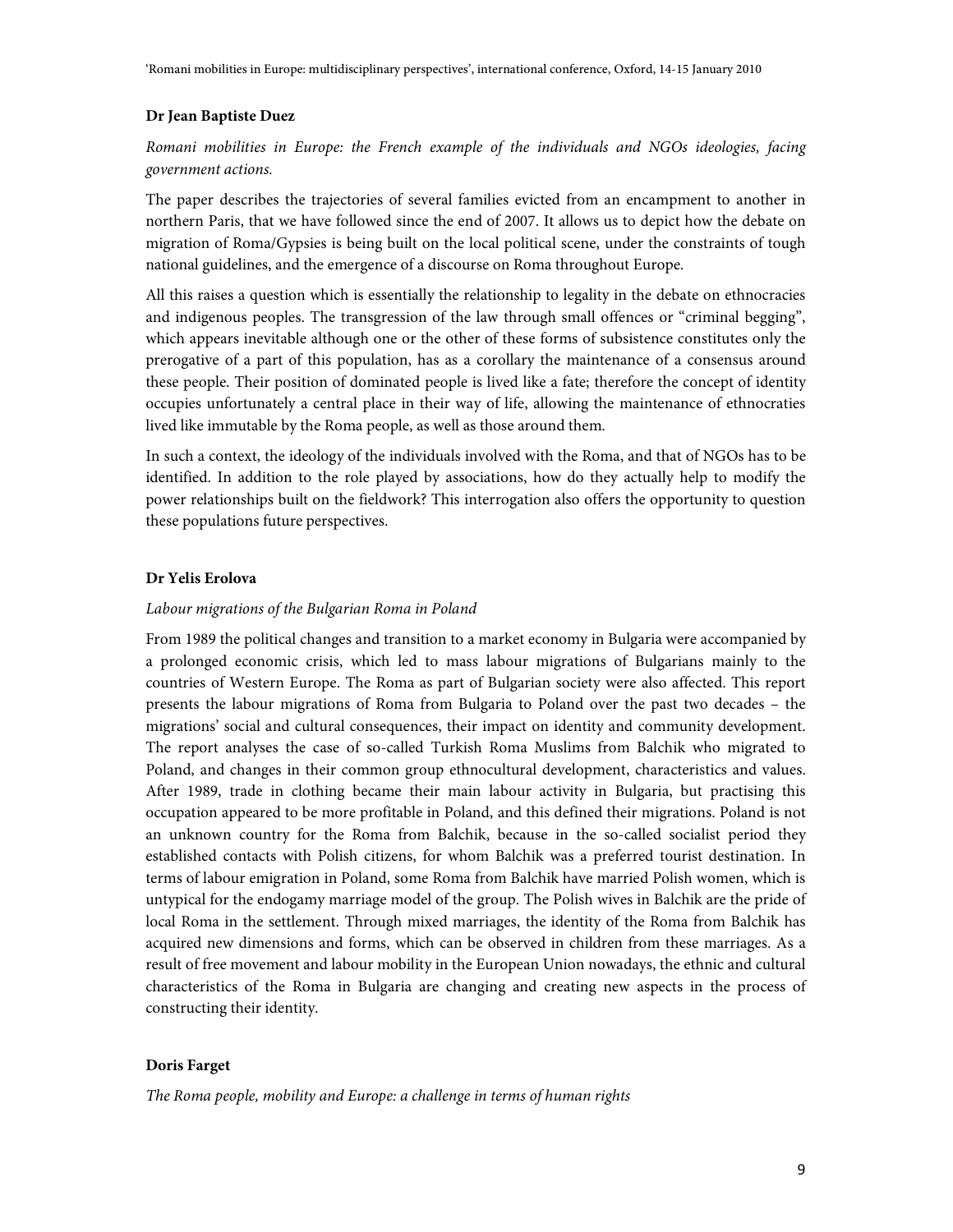Through our presentation, we would like to present a part of our PhD research, dealing with the cases delivered by the European Court of Human Rights, since 2001, regarding 'the positive obligation imposed on the Contracting States by virtue of Article 8 to facilitate the Gypsy way of life' (E.C.H.R., 18.01.2001, Chapman v. United-Kingdom, § 96).

This case law raises challenges in terms of space for living recognised for a minority, and accommodation with the way of life, conceptions and values of the European national majorities.

First, our purpose is to expose the state of the law concerning the right to respect of the Romani way of life, and its relationship with Romani mobility. Secondly, we would like to discuss the significance of that right in the European context. Does it mean a right to the Roma's own forms of establishment and occupation of the territory? Does it mean a right to the Roma's own conception of the concept of residence? Does it represent a right to mobility across borders and to a nomadic life? Finally, how does that right understand the Romani way of life? In other words, is it perceived as uniform and homogeneous or does it allow diversity?

Our presentation will therefore critically discuss the established European human rights protection in relation to the Romani way of life and culture.

### **Lucie Fremlova**

### Mapping survey of the movement of Roma from new EU Member States to England

The study dwells on some of the most significant challenges in education and other service provision to A2 and A8 Roma children and families in England. Qualitative and quantitative data on Roma was collected over a period of 16 months in a nationwide survey of local authorities in England, commissioned and funded by the Department for Children, Schools and Families.

Often coming from most adverse backgrounds characterised by high levels of discrimination, the vast majority of A2 and A8 Roma interviewees reported arriving in England in search of equal opportunities, a society free of anti-Roma attitudes, and a better economic, social and political future for their children.

Roma have been moving to this country because of their experience of relatively low levels of discrimination. Some Roma respondents said that in England they felt proud of their Roma ethnicity for the first time in their lives. They maintained that such a celebration of one's ethnic origin, encountered not just at home, but also at school, in the workplace or among non-Roma friends, would not have been possible in their country of origin.

As a result of the Roma's exposure to, and sometimes learnt tolerance of racism and discrimination in their country of origin, these positive perceptions may be at times shaped by low expectations and ambitions, and accepting anything that is better than what they experienced back in their country of origin.

The case of Bulgarian and Romanian Roma is further aggravated by the employment restrictions imposed on A2 nationals, which effectively bar them from entering formal employment in the UK..

The research findings indicate that education in many areas of England has played a central role in the social inclusion and wellbeing of A2 and A8 Roma children, families and communities of new EU citizens who are here to stay.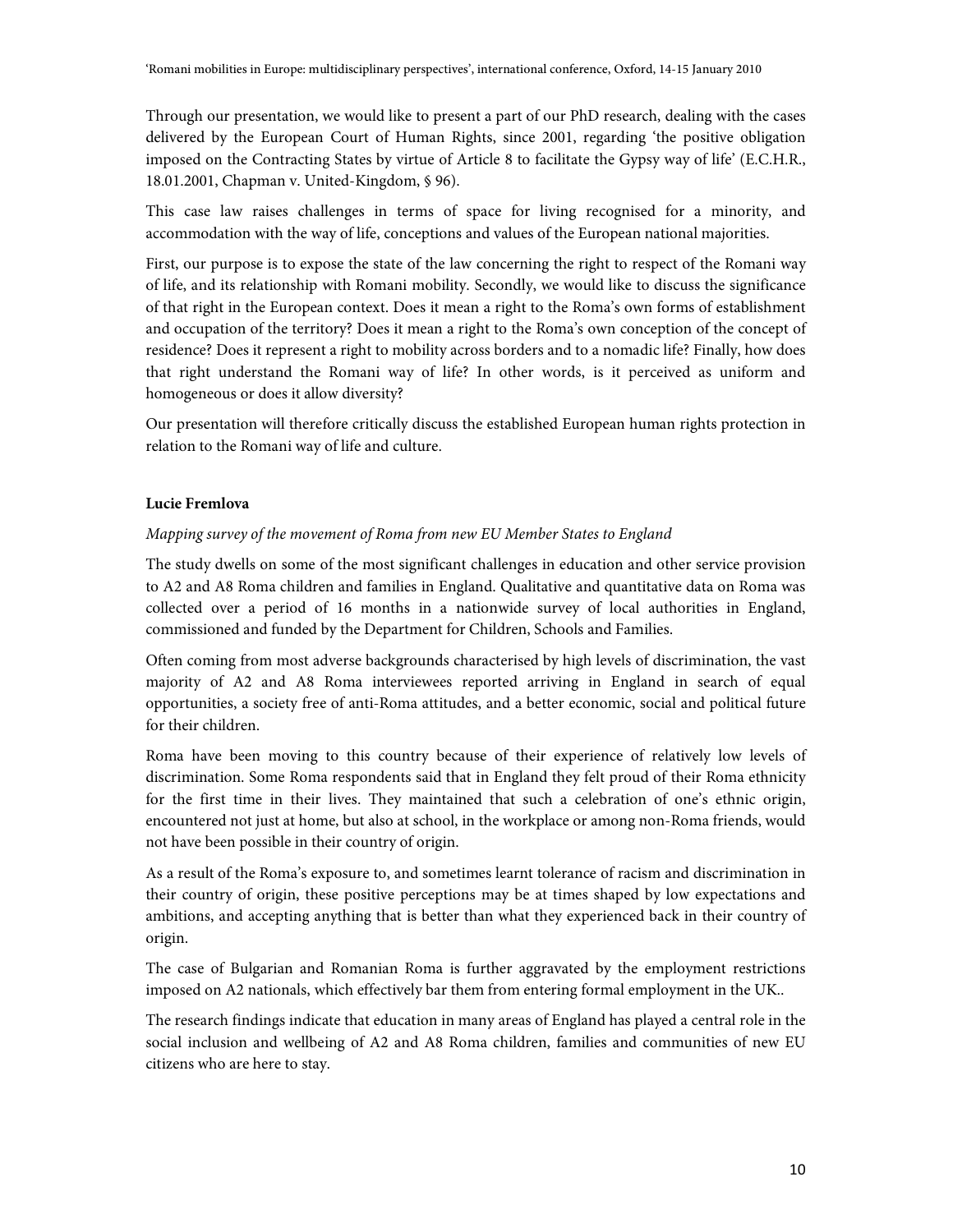# **Wolfgang Göderle**

In search of Romipen – in search of Romani migrations? Notes on the official statistical perception of Romani mobilities in 19th and 20th century Central Europe.

In my doctoral thesis I deal with migration in Central Europe between 1869 and 1937 and how it is represented in the official statistics of the Austro-Hungarian Empire and its successor states. In particular I am focusing on the way in which Romani migration patterns are represented in those statistical sources and in the administrative discourse dealing with Romani issues.

My analysis is therefore carried out on two different levels: Firstly an examination of the official statistical sources of the Habsburg Monarchy investigates by which codes Romipen is generally expressed in this discourse. As there is neither a category 'Romani language' nor one 'Romani people', it is assumed that Romipen is expressed by a cluster of different qualities. Which languages are ascribed to Romani people, which religious beliefs and where are they supposed to live?

Secondly the socio-scientific investigation tries to put the migration patterns of the Romani population of the Habsburg Monarchy into numbers and on the map. In order to enhance the quality of my output data I apply a procedure of multivariate statistics. This allows me to generate links between different subcategories of the statistical sources I use, and to determine characteristics of Romipen by means of quantitative analysis.

My work tries to bridge the gap between qualitative and quantitative analysis in migration studies conducted on Romani migrations in the context of the late 19th and early 20th century Central European space. I consider the processes researched in my work crucial for the understanding of what is happening today in the enlarged Schengen space of the European Union.

# **Dr Margaret Greenfields**

# Settlement and anti-Gypsyism: 'If you know someone hates you before you start, you puts up the barrier'

This paper draws upon findings from an on-going series of connected research studies undertaken by the author and colleagues at other institutions. It addresses the following two themes: settlement and resettlement issues in the context of widespread anti-Gypsyism and early emerging data pertaining to the relationship between indigenous/long-established Gypsy and Traveller communities and recently arrived Roma migrants.

In particular, this presentation will explore the theme of community relations between Gypsies and Travellers (both sited and housed) and the nature and quality of their social relationships and networks with their non-Gypsy/Traveller neighbours. A consistent and significant finding across several study localities is that, despite the prevalence of long-established Gypsy/Traveller families in certain areas, a high percentage of respondents in all age ranges reported a lack of meaningful social contact and communication between their families and the surrounding 'settled' population, even when participants had relatives who were of dual heritage (e.g. inter-married Gypsy/Traveller and 'gorge'[non Traveller] backgrounds), or they reside in housing, amongst relatively diverse populations.

Respondents to questionnaires and participants in focus groups frequently dwelt both on the strength of their identity as a Gypsy/Traveller, (often focusing on the notion of 'travel' and 'nomadising' regardless of the extent of their personal experience of such 'cultural markers'), and their personal and/or community history which led to either residence in housing or a decline in nomadism and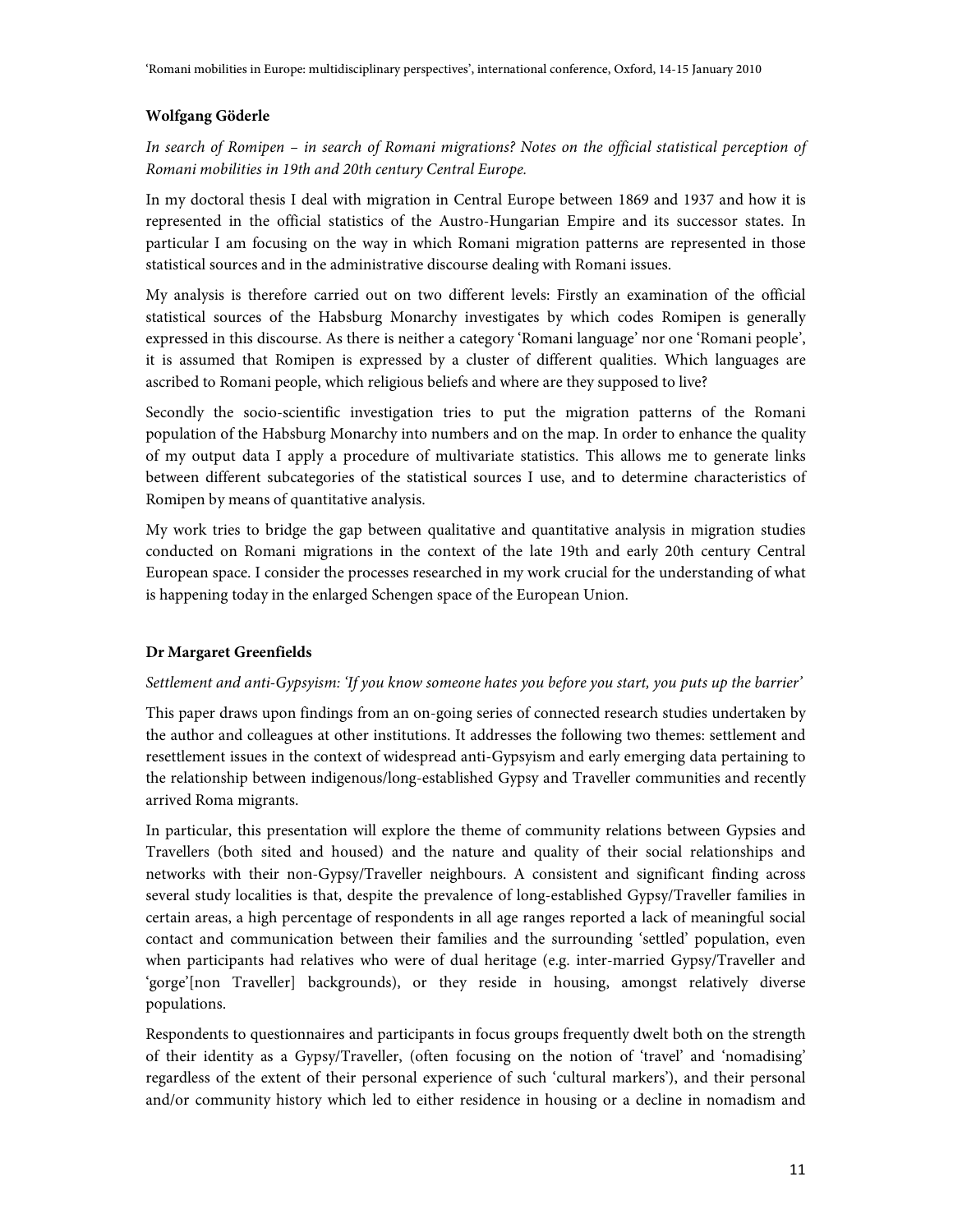residence on a settled site. Narratives frequently express tensions between recognition of the need for a 'stable' base which is not subject to the insecurities of eviction and a reluctance to remain too rooted to one place, particularly when this is perceived as enforced residence in 'bricks and mortar' accommodation – a form of residence which is often articulated as being symbolic of a policy of sedentarisation and wide-ranging anti-Gypsyism.

The second theme (which was touched upon in recent focus groups) concerns participants' consciousness of social, cultural and ethnic similarities and differences between Roma migrants and indigenous Gypsy and Traveller populations and whether points of social contact or political engagement currently exist between the two groups, or may be constructed in recognition of a common heritage and/or experiences of exclusion and discrimination amongst 'mainstream' populations.

### **Ramneek Grewal**

### Institutional inertia and international initiatives: debilitating for Roma activism?

This paper seeks to investigate the divergent treatment of and sentiment towards Roma in Macedonia and Serbia. The structural conditions in each state pose different challenges to Roma becoming equal members of their respective societies. The paper argues that this can be explained with reference to political opportunity structures (POS) and transnational advocacy networks. The political environments in Macedonia and Serbia will be compared to examine the process of Europeanisation and influence of international organisations. Four main concepts within the social movement literature will be examined to analyse anti-Roma sentiment and the mobilisation of Roma activists: discriminatory political institutions, international alliances, externalisation/diffusion and elite politics. This paper will posit that although Serbia has been less receptive to international influence, the integration of Roma is relatively similar to the case in Macedonia. Finally, the paper will argue that non-institutionalised forms of contestation and grassroots activism may promote Roma claimsmaking in the respective states.

#### **Jan Grill**

# Džal opre andre Anglicko' (To go up to England). From asylum seekers to EU labour migrants: the case of East-Slovakian Roma

Based on long-term ethnographic fieldwork among East-Slovakian Roma groups both in Slovakia and in the United Kingdom, this paper explore some continuities and discontinuities of their migratory mobilities within EU borders (but also, from a historical perspective, across these prior to Slovakian accession to the European Union in 2004). The paper addresses what happened to one Roma grouping after the larger socio-political order was reconfigured with Slovakian accession to the EU in 2004. Many of these Roma migrants were seeking asylum in various western European countries during the 1990s (UK, Finland, Denmark, and Netherlands). However, most of them were not granted asylum and were deported home to Slovakia. Following May 2004, many of these started to migrate to the UK as legal labour migrants with official rights to work and reside. I will first provide a brief historical context highlighting how the Roma migrants have been exposed to various state policies – from asylum seekers (with claims based on the anti-Gypsy racism in Slovakia) to legal labour migrants (as Slovakian members of the EU). The paper will then look at the circulatory migration pattern and transforming modes of identifications that have developed among Eastern Slovakian Roma. I shall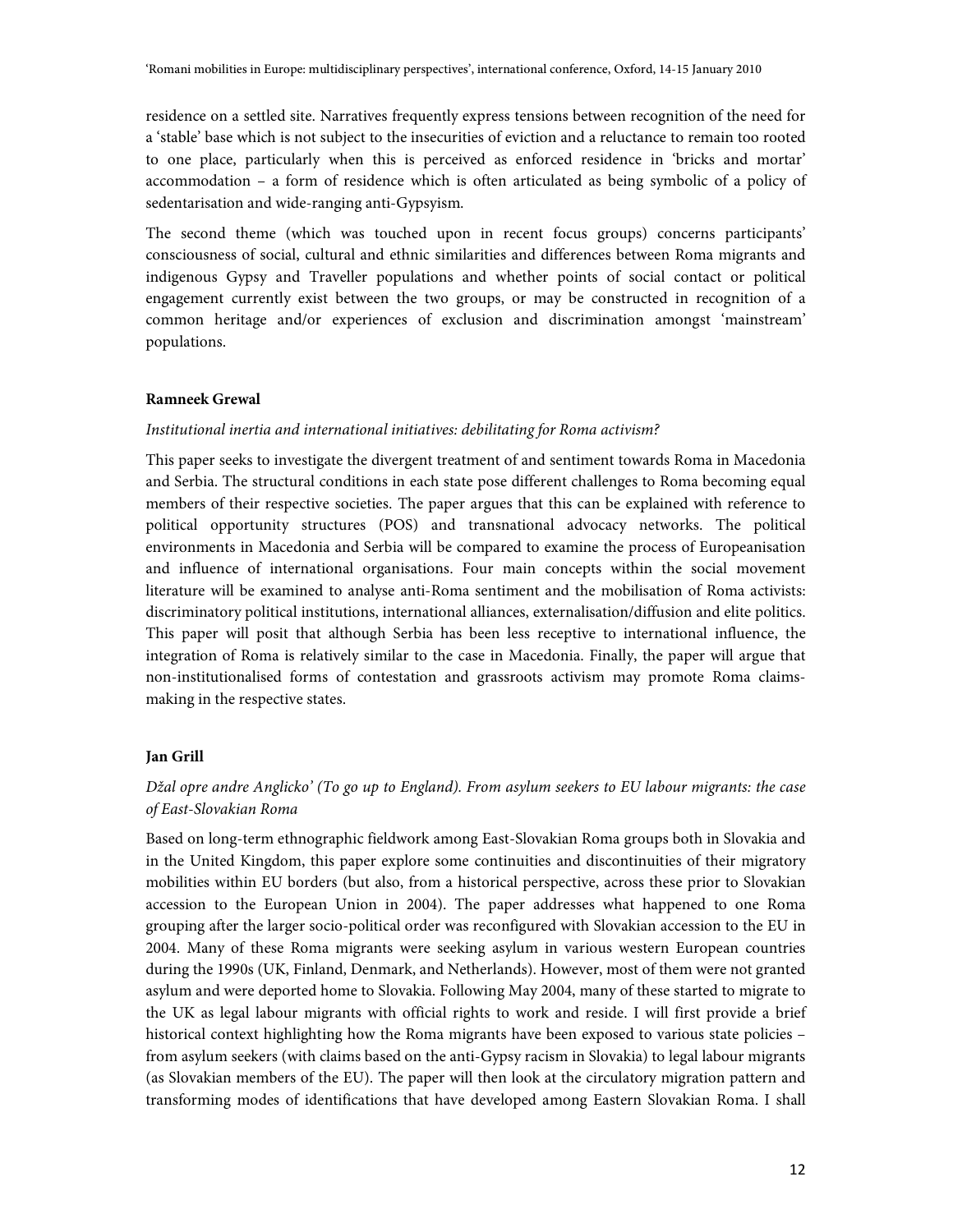outline the recent migratory dynamics between Slovakia and the UK and the flow of people and goods (in both directions) and highlight the correlating social and migratory mobility of these migrants, their imagery and strategies.

Finally, some methodological and analytical difficulties will be considered in relation to the researcher's positionality and ways of engaging with his knowledge publicly on such a sensitive issue of Roma migration to the UK (and within Europe more generally).

### **Michael Guet**

Challenges related to Roma migration and freedom of movement

### **Dr Will Guy**

### EU Roma initiatives: alternative approaches

The EU accession process appeared to offer positive opportunities for improving the conditions of Roma in the candidate countries of Central and Eastern Europe. Meanwhile the situation of Roma in existing Member States was mostly ignored.

The Lisbon Strategy, focusing on social inclusion, rectified this imbalance but in spite of aid provided earlier to applicant states, mainly through the Phare programme, and subsequent Lisbon-related projects, progress to date has been deeply disappointing. Substantial yet remarkably similar difficulties encountered by both initiatives might suggest that a more targeted, Roma-specific framework strategy, directed by a dedicated EU secretariat with its own budget would be more effective. The alternative would be to persevere within the broader framework of an EU social cohesion agenda. This presentation draws on the speaker's experience of reviewing both Phare and Lisbon programmes throughout the EU for the European Commission.

### **Régis Guyon and Michael Rigolot**

### A new European issue for the French Republic: the schooling of migrant Roma and Gypsy pupils

Weare going to compare the conditions of schooling for migrant Roma children on the one hand and native Gypsy and Yéniche children on the other hand. We shall rely on the joint studies we led as representatives of the Ministry of Education in two Academies (Regional education authorities) in the east of France, Besançon and Rheims.

The reception and schooling of both populations are governed by the same official text dated April 25th, 2002. The writer distinguishes the reception of 'pupils who have just arrived in France' and 'Traveller's children'.

Schools have welcomed more and more Roma children coming from the Eastern European countries for about ten years, and have first considered them as 'pupils who have just arrived in France' with linguistic needs, without considering their specific cultural membership.

Compared with other recently settled communities, we can assess that their schooling is disturbing, both the significant number of pupils leaving the school without diplomas, and the frequent resort to special education.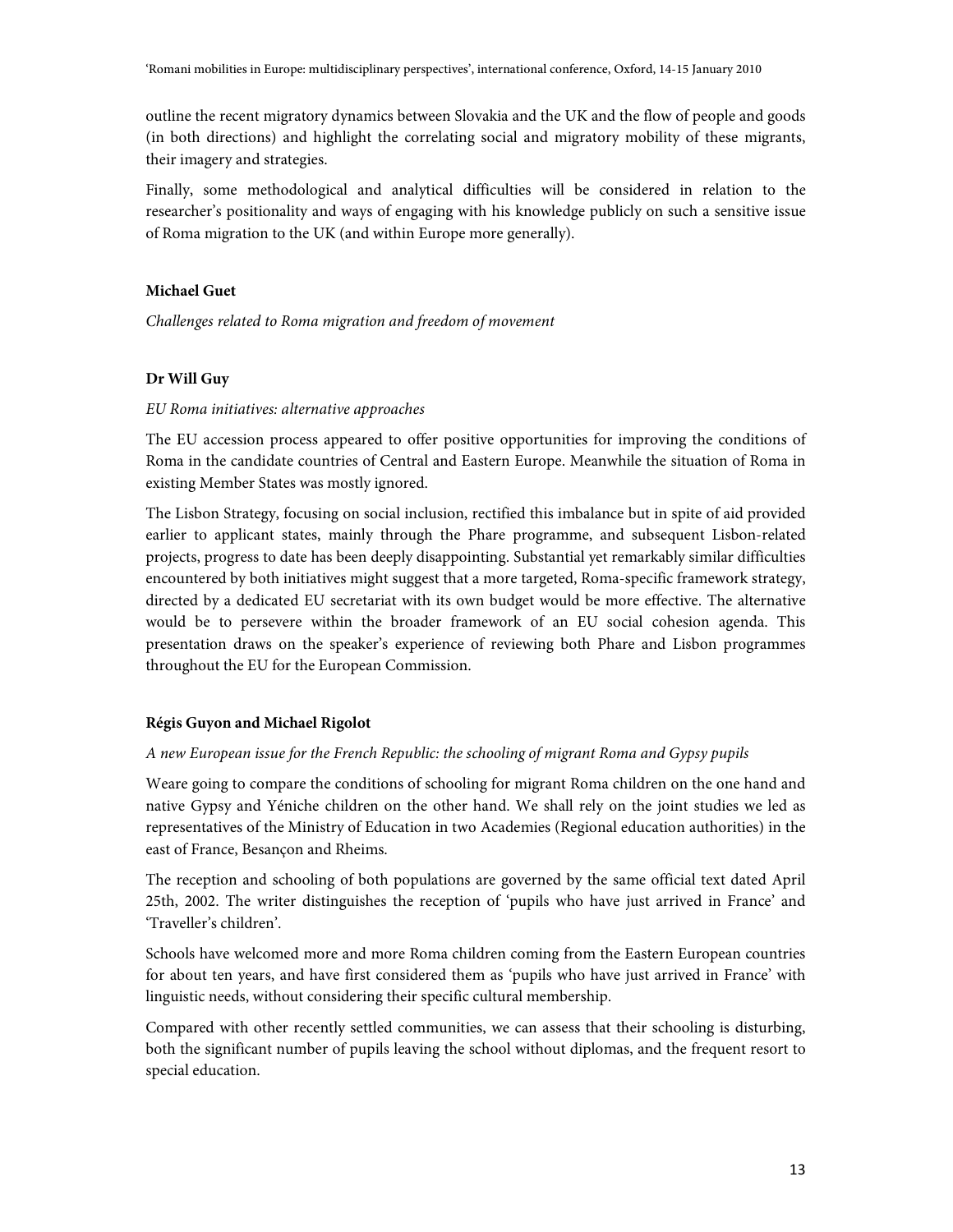Moreover, the Gypsy and Yéniche children, native of these two regions, are schooled under the administrative name of 'children of the Journey'. Efforts are made to make their registration easier in the common school system. Nevertheless, this assessment is also worrying: absenteeism, indifference to secondary education, a massive appeal for distance learning, a systematic end to studies at the end of the compulsory education.

All these elements cause us to wonder about the reasons of these difficulties and about the difficult institutional and ideological position of the state school system in relation to these children whom the European laws consider all in their variety as belonging to the 'most important ethnic minority of the Union'.

# **Dr Basel Houshieh**

### From Transylvania to Manchester; eye-witness reflections on Roma migrations

This paper will reflect on the everyday realities experienced by Roma migrants in Manchester. The author is a Palestinian doctor who trained and worked in Romania from 1993–2001. During this time he was involved in the health care of Roma and witnessed the discrimination faced by Roma. In 2002, the author came to the UK where he spent five years as an asylum seeker trying to gain residency and employment as a qualified doctor. Since 2007 he has been an interpreter, especially for the Roma in a variety of contexts; e.g. criminal justice system, healthcare, education, job centres and housing. He established close and trusting relationships with many Roma who found it easier to communicate and trust an independent non-European to interpret and advocate for them.

Recently, Dr Houshieh was appointed as a Community Development Worker specialising in the mental health needs of Black and Minority Ethnic communities in Manchester.

This paper will present a personal perspective of the journeys made by Roma from Romania to Manchester over a 16-year period. It will focus on the pressures faced by Roma both in Romania and in settling into new communities in socially deprived areas of Manchester. Dr Houshieh will reflect on the challenges faced by both migrants and the receiving communities and explore strategies to ensure effective settlement, free of harassment and discrimination.

# **Rachel Humphris**

# Governing Roma mobilities in the UK. How UK asylum and migration policy has affected Roma mobility: a historical perspective

The purpose of this paper is to chart how the UK has tried to control Roma migration and settlement through asylum and migration policy from the 1960s to the present day. It will give a historical overview and conclude with the situation at the moment through a case study of Polish Roma migrants in London. The structure of the paper is as follows:

- A chronological overview of key changes in UK asylum and refugee policy and the context surrounding those changes;
- How these changes were targeted or specifically affected the migration patterns of Roma from Eastern Europe to the UK (eg the Prevention of Terrorism Act (2000) which gave authorisation from the Home Secretary for immigration officials to discriminate against Roma migrants and British immigration checks introduced at Prague airport);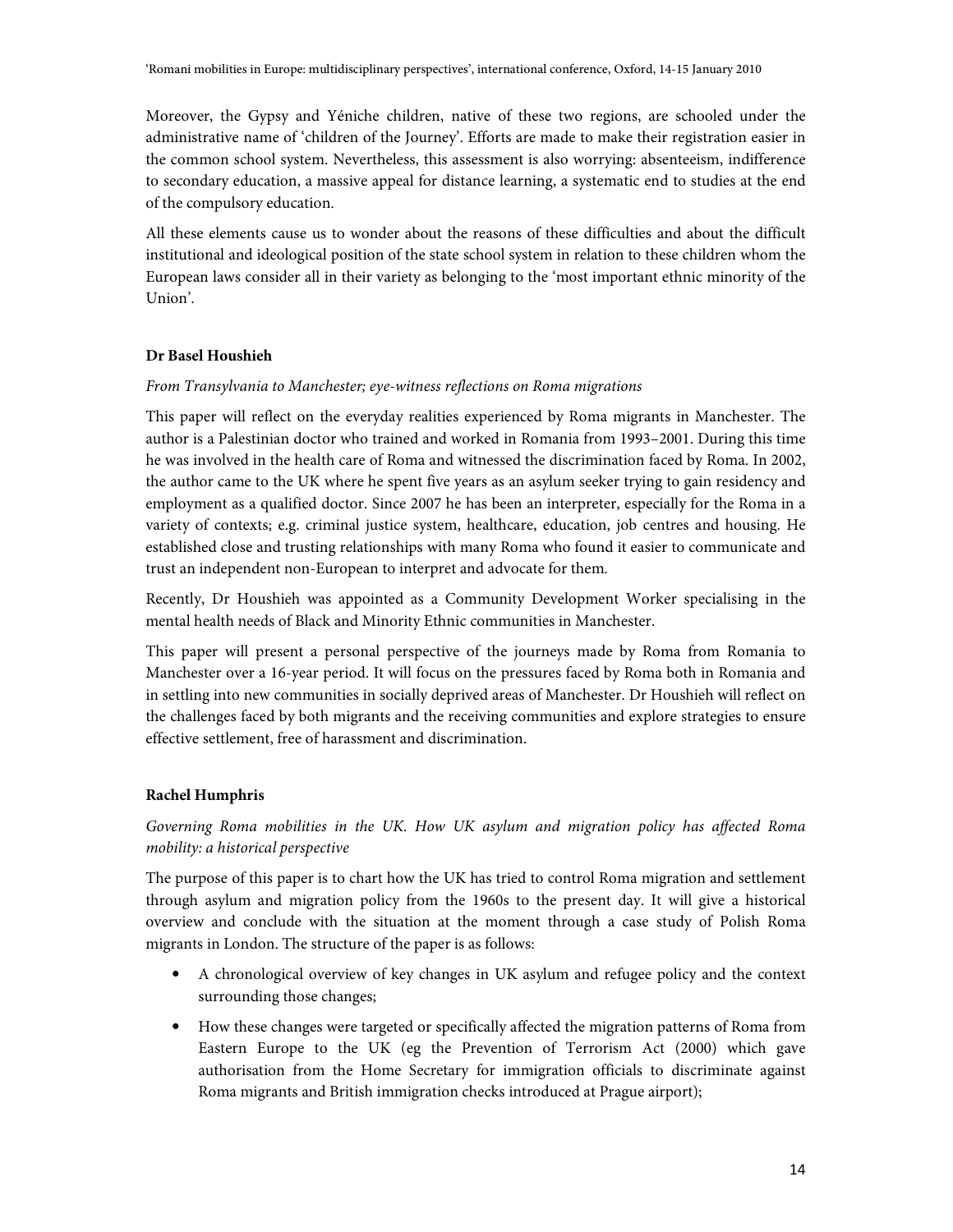• The implications of the European policy context in the UK and consequences for Roma migrants, such as the legal requirement placed on all member states due to the Race Equality Directive (2000/43/EC) and the Employment Equality Directive (2000/79/EC) and since the 2000 Lisbon European Council introduced National Action Programmes (NAPs).

It will then address how the UK dealt with EU accession and the changing status of Roma from asylum seekers/refugees/irregular migrants to 'EU migrants' with rights of free movement. This route clearly offers more potential for settlement and for the accessing of increased work opportunities and an improved quality of life than the asylum route, not least because it is rights-based. However, the paper concludes that the Polish Roma in London have not experienced a great change in situation since the accession and are not aware of these rights.

# **Åsa Jansson**

# Deviance and Diversity: Zigenare and Romer within the Swedish Minoritetspolitik

In 1995 the Council of Europe agreed upon the European Framework Convention on the Protection of National Minorities, in a purported attempt to award legal recognition and due protection to a number of groups labelled as ethnic minorities, a move expressed as an attack on racism and discrimination within the borders of Europe. Four years later, the Swedish riksdag ratified the Convention and sought to incorporate its principles into domestic law and policy through a new minoritetspolitik which was, it is argued here, in line with a long-standing official Swedish narrative casting the Scandinavian state as an equal and diverse society as well as a global and local human rights defender.

Listed as one of the five national minorities legally identified by the Swedish government within the scope of the *minoritetspolitik* are *Romer* – a term which when it was adopted as part of the policy on minority rights simultaneously became the official denomination for people previously labelled Zigenare. This paper will argue that Zigenare has for centuries served as an object of official and public Swedish discourse as a representation of otherness. As such it has functioned as a location for anxieties about both external and internal threats to ethnic Swedish bodies. However, in adopting the term Romer simultaneously with a minoritetspolitik and a new, firm anti-discrimination policy, official Swedish discourse created a new object the purpose of which was to legitimise this discourse.

Thus, tracing official and public Swedish discourse on Zigenare and Romer from the early 1990s until 2007, this paper will argue that far from representing an attempt to incorporate the voices, actions, and viewpoints of people living within the borders of Sweden and identifying themselves as Romani, Rome' as a group nominated as part of the *minoritetspolitik* constitute yet another stereotype, a discursive object fulfilling specific functions within a policy initiative which is a domestic reproduction of an official European agenda aimed at shrouding the continent as political body in a postmodern language of rights, equality, and cultural diversity.

# **Chris Johnson (with Marc Willers and Dr Andrew Ryder)**

Facilitating the Gypsy and Traveller way of life through the Courts in England and Wales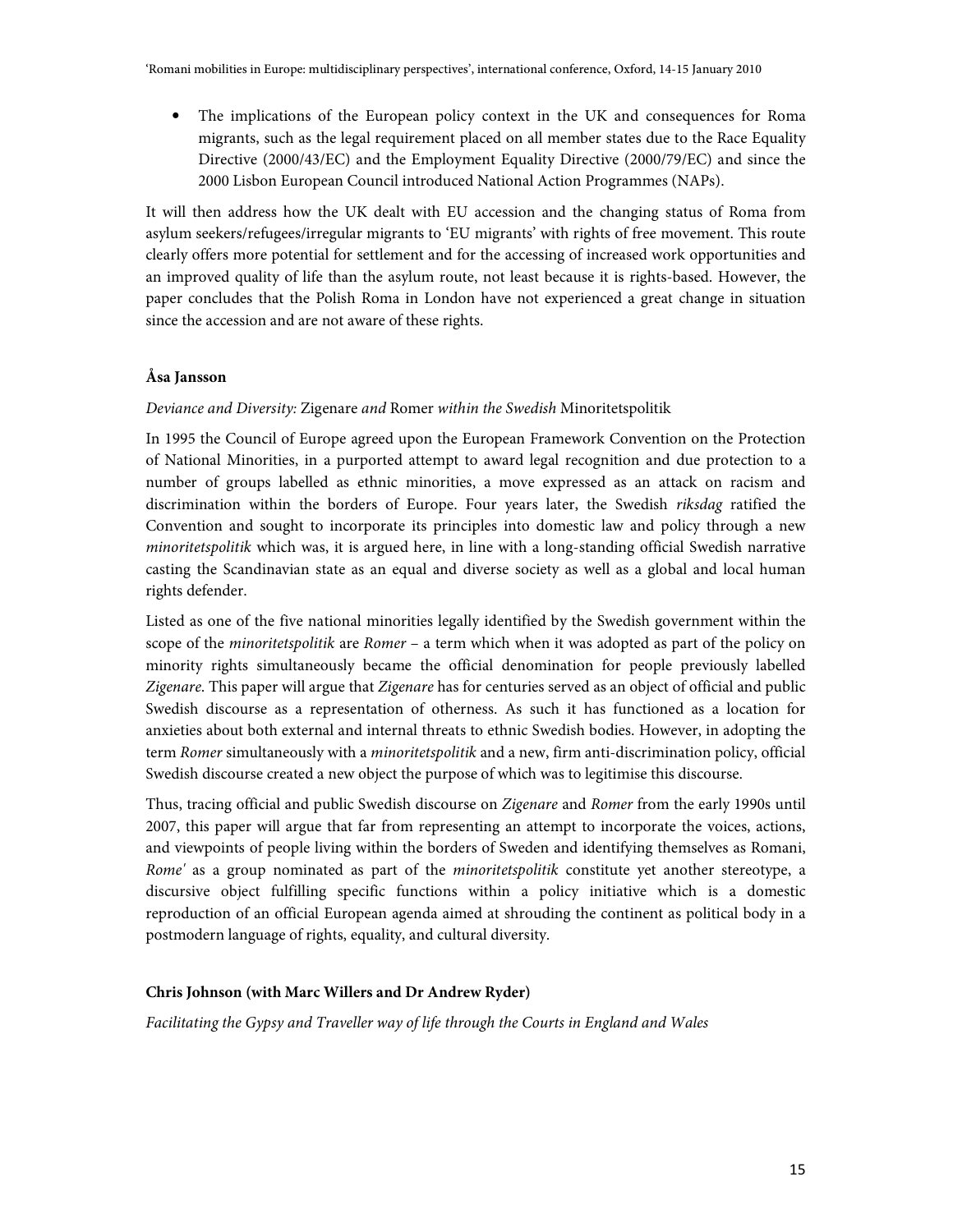The European Court of Human Rights has expressly recognised that there is a positive obligation imposed on States by article 8 of the Convention to 'facilitate the Gypsy way of life'.1

The Caravan Sites Act (CSA) 1968 imposed a duty on local authorities to provide Gypsy and Traveller caravan sites. However, many local authorities failed to comply with the duty and when it was repealed in 1994 a quarter of those Gypsies and Travellers living in caravans were still living on unauthorised encampments.

There was little change between 1994 and 2006 when the government published Circular 1/06, Planning for Gypsy and Traveller Caravan Sites, which introduced a new system to meet the accommodation needs of Gypsies and Travellers. Circular 1/06 requires local authorities to carry out an assessment of the accommodation needs of Gypsies and Travellers. Their findings must then be reported to Regional Planning Bodies which will in turn produce Regional Spatial Strategies which identify the number of pitches that are required in each local authority area within its region. In response local authorities should then produce Development Plan Documents which set out sitespecific allocations for the number of pitches required. In the event that a local authority fails to comply with these requirements, the government has the power to direct it to do so.

This paper will discuss the scope for using the Courts to ensure that the new system meets its aim and facilitates the Gypsy way of life. The discussion will also explore the interaction between Circular 1/06, human rights and homelessness legislation and will frankly address problems thrown up by recent case law.

# **Dr Peter Kabachnik (with Andrew Ryder)**

# Nomadism and New Labour: constraining Gypsy and Traveller mobilities in Britain

Since the 16th century the state has restricted the manoeuvrability of Gypsies and Travellers in Britain (Clark and Greenfields, 2006). In 1994 a duty to provide sites was repealed and greater restrictions on nomadism were introduced (Johnson and Willers, 2007). Motivation for restrictive state policy stems from economic factors (Acton, 1994) but also involves processes of 'othering' (Richardson, 2006). As studies have repeatedly demonstrated, nomadic Gypsies and Travellers experience high levels of exclusion (CRE, 2006).

The 2003 Anti Social Behaviour Act promotes new eviction powers against Gypsies and Travellers, placing nomadic Gypsies and Travellers in the 'Respect Agenda' (CLG, 2006). Campaigners argue that this could lead to a greater cycle of eviction (Guardian, 2003). Together with a new policy framework that favours sedentary Traveller site development (Housing Act, 2004; Circular 1/2006), our paper will consider the impact on nomadic Gypsies and Travellers and the rationale behind these policy initiatives.

This paper will adopt an empirical approach analysing case studies where attempts have been made to develop transit sites (Crawley 2006, Hastings 2007 and Southampton 2009) and the role of political opposition, the media and public opinion in thwarting these proposals. The paper will also examine the significance of the successful development of a transit site for nomadic Travellers in Bristol.

This paper will produce practical outcomes giving advice on how policy can be reformed to encourage greater site provision for nomadic Travellers, which the authors argue is in the interests of both the

.

<sup>1</sup> See Chapman v UK (2001).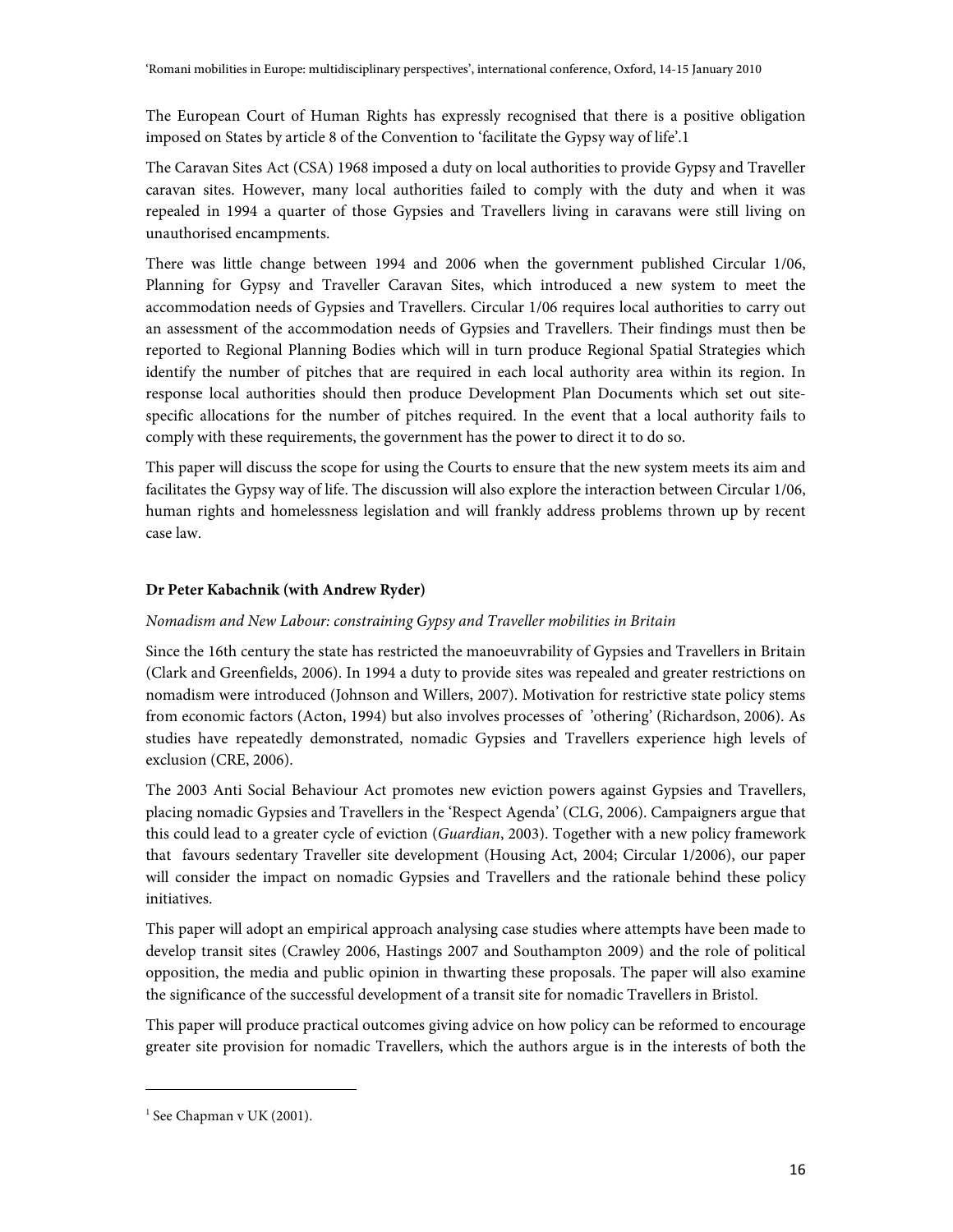settled and the Gypsy and Traveller communities. Comparison will also be made with the experiences of nomadic Gypsies and Travellers in Ireland, France and Holland and considers what lessons can be drawn in policy and campaigning and whether there are any implications for the EU and ECHR/HRA. Finally, we will consider whether any parallels exist between the experiences of nomadic Gypsies and Travellers and newly mobilised sections of the recently emigrated Roma community.

# **Dr Olivier Legros**

# Permanence and change in the policies towards Roma migrants in France: the 'villages d'insertion' of the suburbs of Paris in question

Like Spain and Italy, France is one of the main destinations of Roma migrants from Romania. Without financial resources and residence permits, most of them are located in the urban margins of the large French towns. In the northern suburbs of Paris, some slums have sheltered up to 600 people, as in Aubervilliers, Saint-Denis and Saint-Ouen in 2007. Faced with this new 'public problem', as defined by political scientists, institutions are experimenting with the following policy: a large majority of dwellers of the slum planned to be destroyed is expelled, while about twenty families, who have been selected before, are grouped together in a 'village d'insertion', where they have to learn the principles of urban life with social accompaniment. The system of the 'village' reminds one of the 'camp', put into practice at the beginning of the last century in order to control and to protect strangers (Bernardot), or to the 'cités de transit', brought into operation in the 1960s within the framework of eradication of slums (Pétonnet). The principles of selection, regroupment and eviction of the 'undesirable strangers' which are applied today, belong to a global movement of assertion of the security paradigm shaped in the 19th century. The reference of the present policy is mainly constituted by the policies of immigration which have been renovated by the present government, by the measures of emergency accommodation and the struggle against social exclusion, engaged in the 1990s. How, in these conditions, can one explain the permanence of policies grounded on eviction and forced assimilation? This question is the main theme of my presentation.

# **Óscar López-Catalán**

# Local politics, forced mobilities and access to basic rights: the case of Romanian Roma in the metropolitan area of Barcelona

Romanian Roma in the metropolitan area of Barcelona are not very important numerically compared with other migrant populations, but have a deep symbolic and social impact (widespread negative images, persistent exclusion, etc.).

Besides that, they share with other migrant groups important hurdles in order to obtain the empadronamiento document (registration in the local administration census), that in the Spanish regulation is at the same time an administrative act and the acknowledgment of citizen rights and access to basic services. However, this procedure is strongly related to local political agendas and it is used frequently as a settlement control strategy: although Romanians are EU citizens, the proportion of non-registered Romanian Roma remains significantly high because of socioeconomic factors (mainly related with housing) and political strategies. That creates a sort of circular dynamics in which the consequences of not having a legal settlement registration prevents this population from improving their situation and fulfilling the requirements (i.e. a legalised housing contract) for this same registration procedure.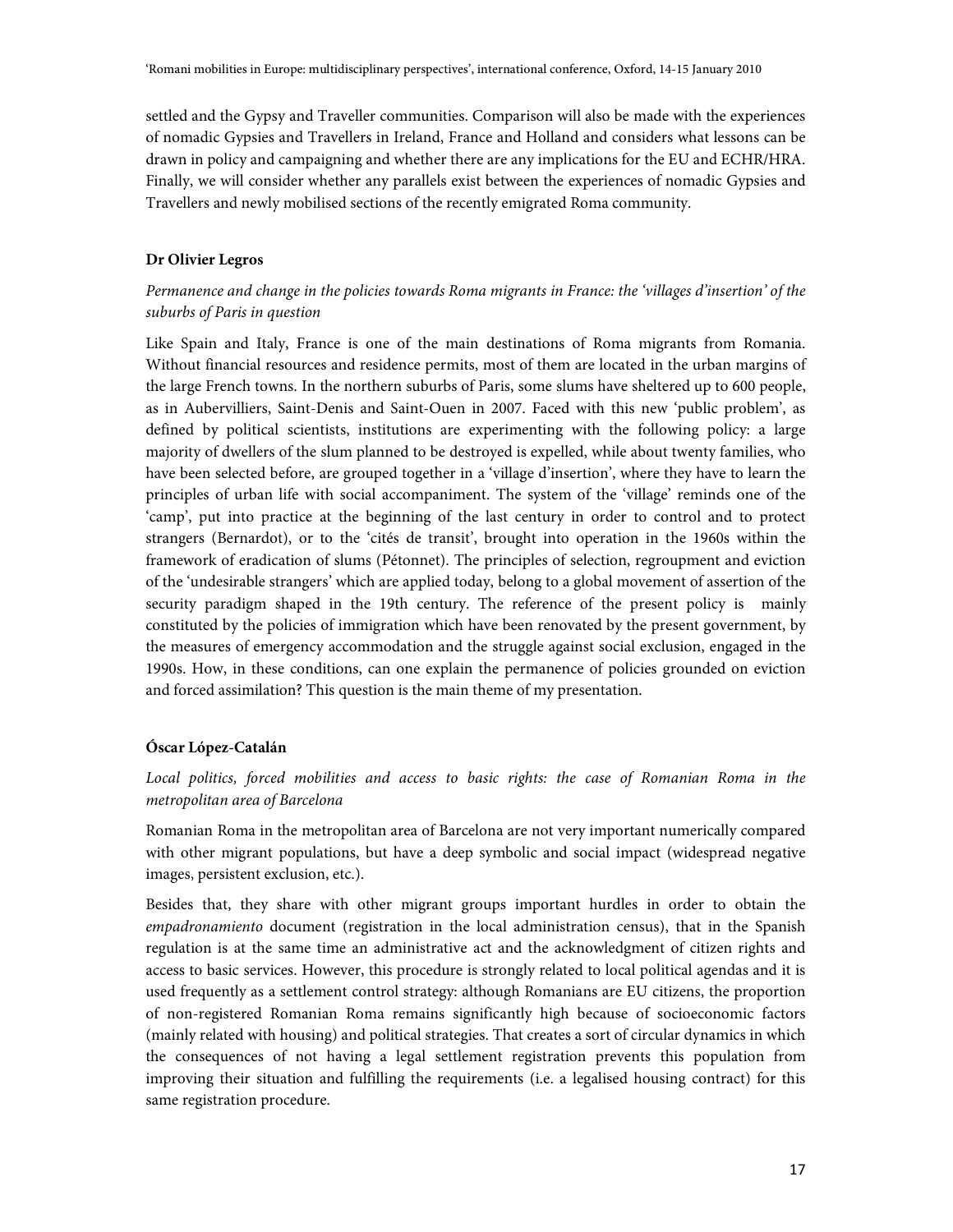The key point is that although local administrations are allowed to register anyone living in their territory, they actually do just the opposite, limiting the number of registrations per house, not letting social services certify who inhabits a certain place and so on.

The aim of this paper, based on ethnographic fieldwork during the last three years, is to present an overview of that legal framework and its particular application by some local authorities that consider Roma population as people 'not supposed to be in their territory'. I shall also present some of the consequences that these dynamics have on the urban mobility of Romanian Roma in Barcelona. Even if other mobilities have some advantages (i.e. related with marginal subsistence strategies), this one is in this case one of the factors that contributes to their socioeconomic exclusion.

# **Tobias Marx**

# Roma-elite and the problem of re-presentation

With the EU enlargement to Romania and Bulgaria and the possible further accession of Macedonia, Roma became a significant presence in EU demographic, social and political landscape. In order to strengthen the intension of integrating them and to give them a chance for having a 'voice' in the EU and parliaments, programmes are forming and educating a 'new' group of Roma-elite: young welleducated Roma/Gypsy students. These individuals should be 'key-bearer' of the coming communication with their represented group(s). My contribution explores the questions raised by the emergence of Roma elite in Bulgaria and Macedonia and some of its backgrounds. Since the fall of the iron curtain in 1989 gaje-institutions – at least those which want to work with Roma-groups or want to fulfil an expectation of a possible Roma integration into the mainstream society – are looking for at least one distinctive leader or representative of 'the' Roma-group for getting in contact with them and to negotiate in different terms and reasons.

Since the OSI has been financing a more dedicated programme of building a Roma leadership or Roma representation, the expectation of possible integration or at least inclusion via these new elite was growing enormously. But the outcomes fell short these great expectations.

History shows that in previous times, when Roma/Gyps groups entered Europe they brought along with them 'their' 'big men', 'Kings' or persons called 'counts' or 'earls' or the like. Today in a few regions it appears that Roma/Gypsy groups have their 'own' old group leaders beside the new ones. Where is the 'old' Roma elite? Does it exist today as well? And if yes, why didn't they do the job? These and other questions inspired me to try to look a bit more carefully at these 'new' and 'old' actors and there fields of actions. I include under the topic Roma elite leaders of every kind (Rom Baro, Sherudno, Voj(vo)da, advocates, representatives, presenters, party holders, NGO-holders, businessmen, 'Gypsy- King[s] etc.).

In my dissertation project I want to show how 'old' and 'new' leaders of several Roma groups or mahalas act and interact within their communities and to the outside world of the gaje.

My intension is to create a typology (presenters – re-presenters – trans-re-presenters) of Roma-leaders ('new' and 'old'). This will give us a possibly better view on to the question of 'Who is the 'new' Roma elite and how are they socialised in their community and in the gaje-society?'

An 'overview' or typology of Roma-representatives possibly guides us to a deeper understanding of the consequences of an outstanding inclusion of Roma and surely it will give us new facts for reaching the groups of Roma communities.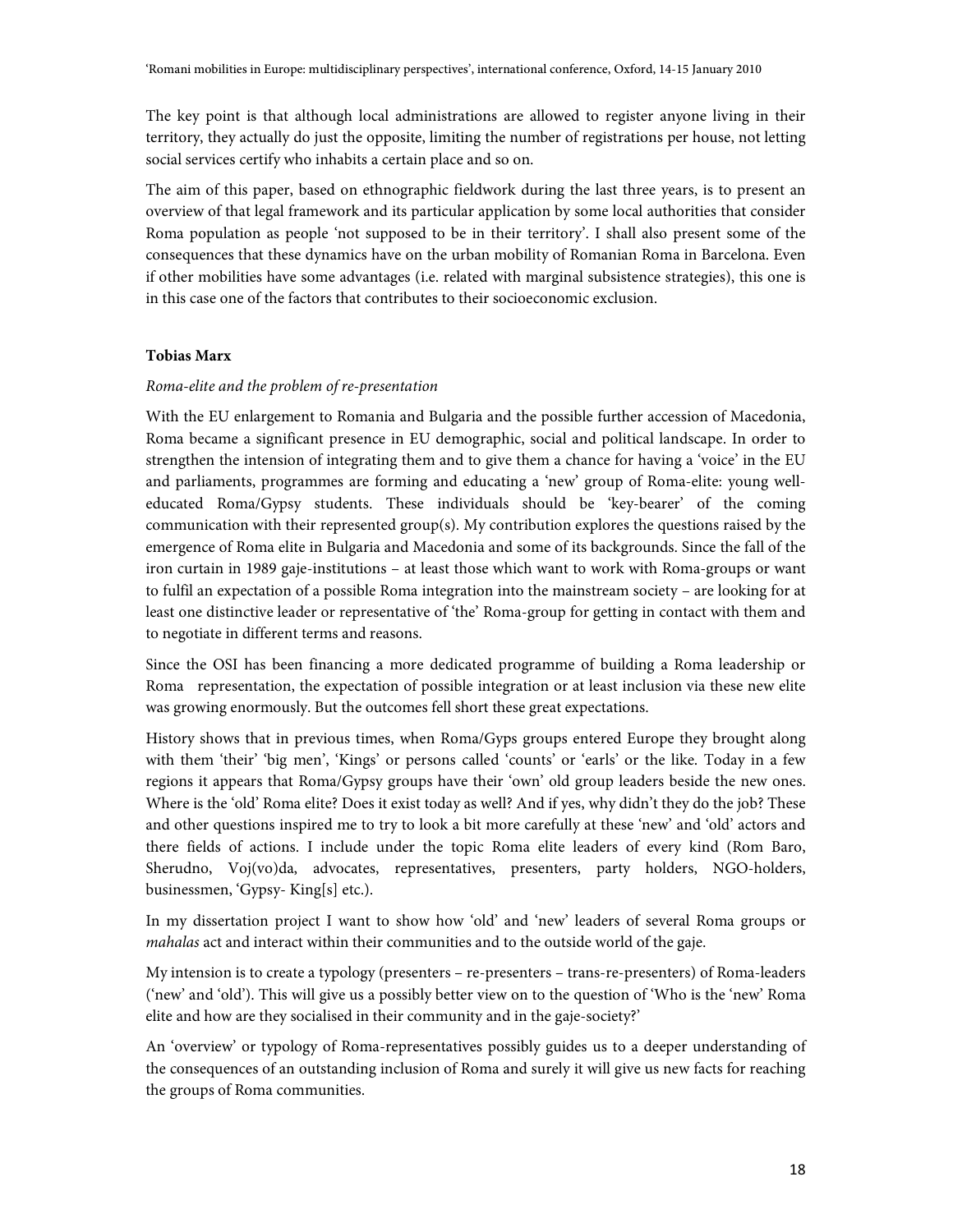The collected narratives (autobiographical data, data about socialisation, education, and opinions about their position in the 'outside-world' and in the 'inside-world' of [their] Roma-communities or families) show a very strict evidence for some first conclusions, which will be presented.

### **Dr Aidan McGarry**

### Ethnicity – blind and differentiated treatment: fine-tuning the EU policy on Roma

The Romani community has recently attracted more attention from the European Union (EU) in the form of discursive interventions and policy initiatives. Traditionally, the EU has left the issue of minority protection within the hands of member states, however such an approach has failed to address the real needs and interests of Roma. By pursuing an ethnically-blind approach to minorities, the EU treats Roma as a social group with fundamentally social problems. I argue that the interests of Roma (discrimination, inadequate political participation, access to socio-economic provisions, racism, and poverty) are informed by their experience as a distinct ethnic group, thus in the case of Roma, identity and interests are insoluble. Roma therefore require differentiated treatment in order to improve their situation in national and transnational political contexts. By unpacking the relationship between integration and difference, this paper sheds light on how current EU policy towards Roma is based on unstable foundations and could exacerbate the problems faced by the Romani community. The paper asks whether differentiated treatment in the form of an EU strategy, an EU directive, or the creation of a Roma Unit in the Commission would improve the capacity of Roma to secure their interests. Moreover, how does the relative absence of a Roma political voice in Brussels impact on attempts to steer and influence EU policy? It is posited that only Roma can define and articulate their needs, thus transnational mobilisation is imperative if the interests of Roma are not to be assumed or ignored by the EU. This paper is based on discourse analysis and personal interviews conducted with the European Roma Information Office, Commission officials, and a Romani MEP.

### **Oana Marcu**

### Cash Cash: young Roma and social visibility strategies

By the means of an ethnographic transnational research, in Milan, Rome and Craiova, we intend to deconstruct some of the stereotypes regarding the Roma and to deepen the understanding of the life of young Romanian Roma migrants. The interests of the research team are related to adolescence and youth, in the particular context of a migrating stigmatised community, favouring an approach in which experience, with all of its dimensions (intellectual, physical and mostly emotional) become the most important exploration tools.

Coming from a social context with strong pressures for social visibility and power claims, young Roma live, as every young migrant, the challenges of the inclusion processes, sometimes of limited access for them, while handling possible divergences with family's expectations, part of the complex dialectic between tradition and global youth culture. Personal stories and paths, from that of the pickpocket to that of the 'good boy/girl' going to high-school, are strongly marked by the virtual identities imposed on the 'gypsy' category by media discourses (mostly discourses of criminality), that often prevail in front of the efforts of building one's own social image, becoming interiorised and strongly asserted by adolescents themselves. All this, on the background of the 'nomad camp' policy in Italy, consequence of reductive labelling policies that associate the term 'nomad' to a group of people,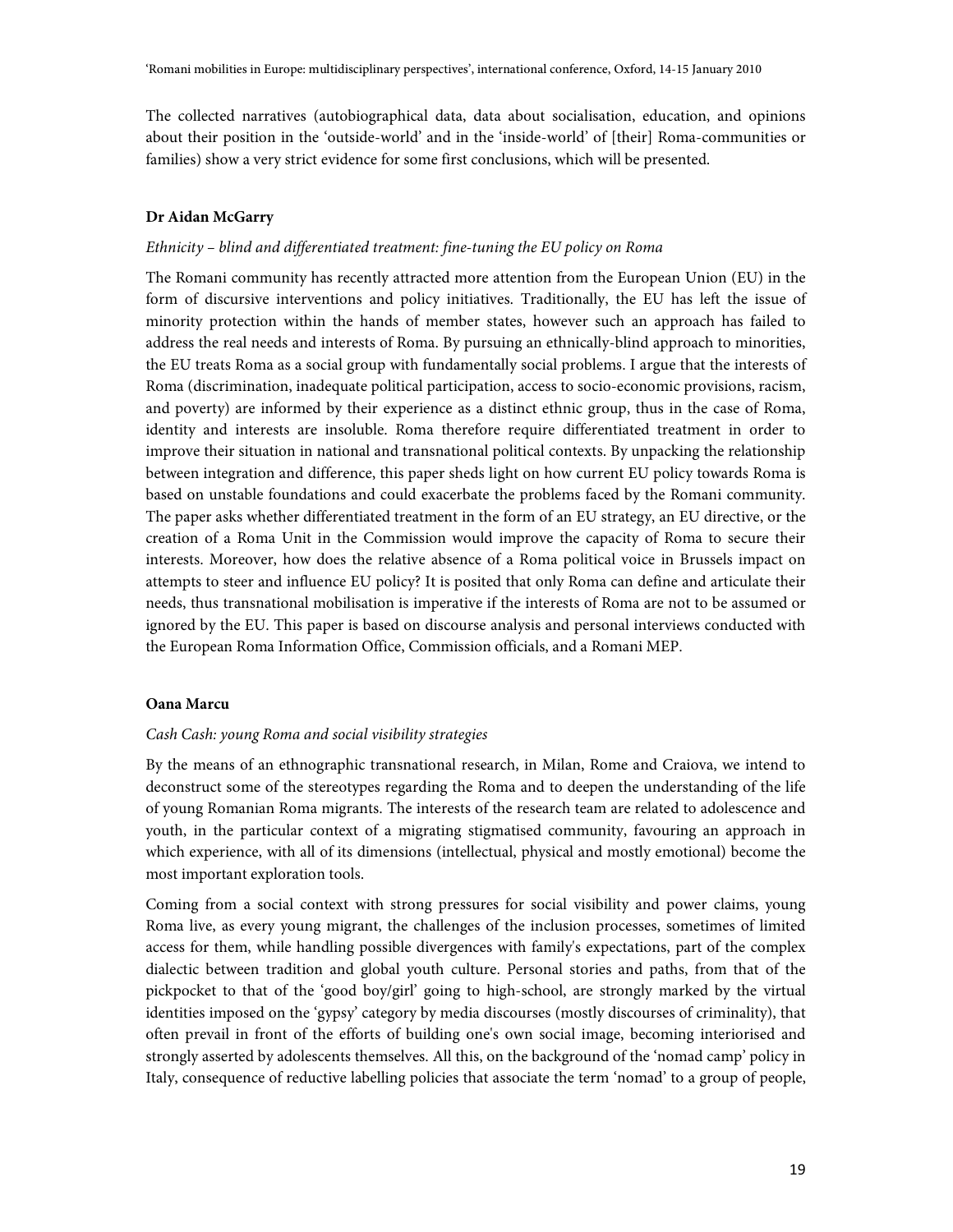unrealistically seen as homogeneous, and the opacity of the social services system in Craiova, choosing to ignore or marginalise the stringent social problems affecting local Roma communities.

In these coordinates, various symbolic universes merge, related to the different group belongings, that are expressed in cultural consumption too. We illustrate the continuous dialogue between globalised youth culture and tradition, between the segregation of the 'nomad camps' and the free use of the city, between the imposed, undifferentiated stigma and the hybrid, local and self-expressive identities.

### **Aleksandar Marinov**

### From the outside looking in: the impact of migration on Roma from the Roma perspective

Over the centuries, despite exposure to different influences, pressures, and policies, the Roma have largely preserved their cultural peculiarities. They generally excite the interests of the Gadze, the Romani word for people of non-Roma origin, with their generally unknown origins, appearances, their communities, which have been overly closed to outsiders, or their distinct cultures, behaviour, practices, and beliefs. Thus, their general group identity is the result of the process of relating to 'the Other' and in most cases against 'the Other'. It should be noted that the Roma groups are not static and unchanging, but they have been different in the different times of history and they will continue to change (Marushiakova and Popov, 2007, 15).

This paper seeks to analyse the effects of the migration of the Roma people on their culture and identity as well as the effects that their migration has on the countries in which they settle. This study seeks to shine a light on this phenomenon from the Roma perspective. The case of Roma in Bulgaria will be interrogated; the researcher (a Roma living in Bulgaria) will be conducting a qualitative study with a convenience sample, the data will be analysed using discourse analysis. Specifically discourse analysis, informed by the social constructionist framework, was chosen as it recognises the power of language as a constructive tool in shaping identities and knowledge about the social world. The main purpose of the study is twofold as it seeks to look at the impact of the Roma people on Bulgarian culture, and secondly the impact of migration on Roma culture from generation to generation by analysing the discourses of the participants from the different age groups.

# **Dr Adrian Marsh**

.

# Anti-diaspora and Anatolian exceptionalism: mubadele, mobility and identity amongst the Romani communities of Turkey

In their study of 2007, Acton and Marsh<sup>2</sup> noted the phenomenon of a distinctly anti-diasporic discourse amongst the Romanlar groups of Turkey, articulated in both the personal and political arenas. This was frequently expressed in the formulation that Romani people in Turkey were Turks, Muslims and then Romani, very much in line with the dominant ideology of Turkish nationalism and an antithetical attitude to minorities embedded in the Republic since its earliest days.

This notion of a three-step hierarchy of identity was itself a product of the population exchanges in the 1920s and 1930s and the forced expulsion of large numbers of Muslim and Christian Gypsies from

<sup>2</sup> Acton, T.A. & Marsh, A. (2007), 'Charting the Variety of Aspirations of Romani/Gypsy Groups in Turkey 2006 (Full Research Report RES-000-22-1652)' Economic & Social Research Council UK End of Award Report, Swindon: ESRC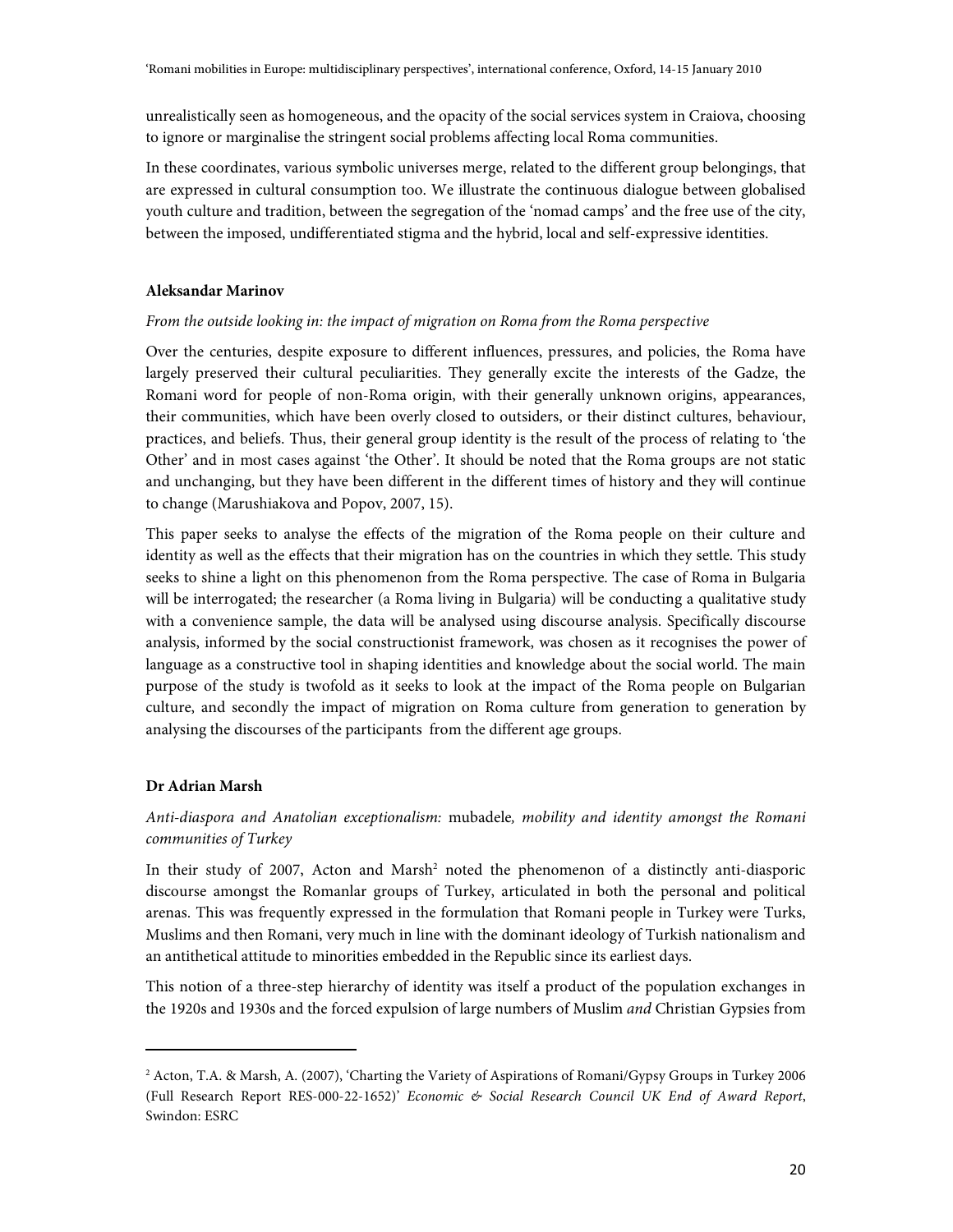Greece and elsewhere in the region. Mustafa Kemal Atatürk's Republic was, for a great many Roma 'a place of greater safety' during and after the Turkish War of Independence (1919-23). The Kemalist Revolution was not merely a struggle of abstract ethnic and religious ideologies, but a literal march (in this case), a human event of complicated dimensions and frequently tragic outcomes (as Richard Cobb once noted of another Revolution<sup>3</sup>). The *mubadele* (population exchange) of the Roma<sup>4</sup> lies at the foundation of modern Romani identities in Turkey and at the core of the anti-diasporic conception of them<sup>5</sup>.

However, with the governmental meeting between 107 Romani representatives from organisatons and associations all over Turkey in December 2009, the basis of modern Romani identity has shifted. The increasing likelihood of Turkey's AKP governing party adopting the 'Decade of Roma Inclusion' in 2010 looks set to reconnect Romani communities separated by centuries and challenge the notion of Anatolian exceptionalism at the heart of Turkish Romani identities. It will also confront the remainder of 'Romanipen' with a reality that will force a major change in understanding Romani histories, cultures and confessionalities. With four and a half million Muslim Romani people, Turkey is the nation-state with the largest Romani population in Europe and the only place where Romani, Domari and Lomavren speakers live side by side in the same communities.

What will this mean for Romani identities in Turkey and in Europe?'

# **Prof Elena Marushiakova and Prof Vesselin Popov**

.

# $Gy$ psy/Roma European migrations from  $15<sup>th</sup>$  century till nowadays

The paper will present the three major waves of Gypsy migration across Europe. Through them, the Gypsies spread in new areas and acquired new social and economic space in which to settle down. The first wave of migration is in the 15th century, when the Gypsies from the Balkans are settled across Europe. The second wave of migration is in the late 19th and early 20th century, when the Gypsy groups from the principalities of Wallachia and Moldova gradually settle not only in Europe but also in more global scale. The third wave of migration of the Gypsies of Eastern Europe starts in the 1960s and includes several stages, and continues in various forms to nowadays.

The socio-economic reasons which justified these main waves of Gypsy migration will be analysed, primarily the acquiring of new economic niches and new territories, although these reasons usually are concealed behind the politico-ideological explanations by the Gypsies themselves, and often by the researchers. The new forms of Gypsy migrations today, which are acquired under the influence of the surrounding macro-society in the countries of Eastern Europe will be revealed too – the model of

<sup>&</sup>lt;sup>3</sup> Cobb, Richard (1969), A Second Identity: Essays on France and French History, Oxford: OUP

<sup>4</sup> Türkiye-Yunanistan Nüfus Mübadelesi, the Turkish-Greek Population Exchange saw some 1,250,000 Christian Greeks and 500,000 Karacaovalılar, Pomaklar ve Müslüman Çingeneler exchanged, following the Lausanne Treaty of 1923. The process of exchange took place 1923-24, but further shifts continued over the next decade and Roma from fascist regimes in the Balkans during the 1930s also sought refuge in Turkey. The conventional wisdom was that the Çingeneler (Gypsies) were all Muslim, but research in Içel (Mersin) in 2006-08 revealed substantial numbers of these were originally Greek-speaking Christians and became converts in their migration in Anatolia, somewhere around Diyarbakir.

<sup>5</sup> Paspates notes a distinction amongst the Muslim and Christian Gypsies in the late Ottoman Empire (1860-63)– the speaking of Romanës was perceived as Christian.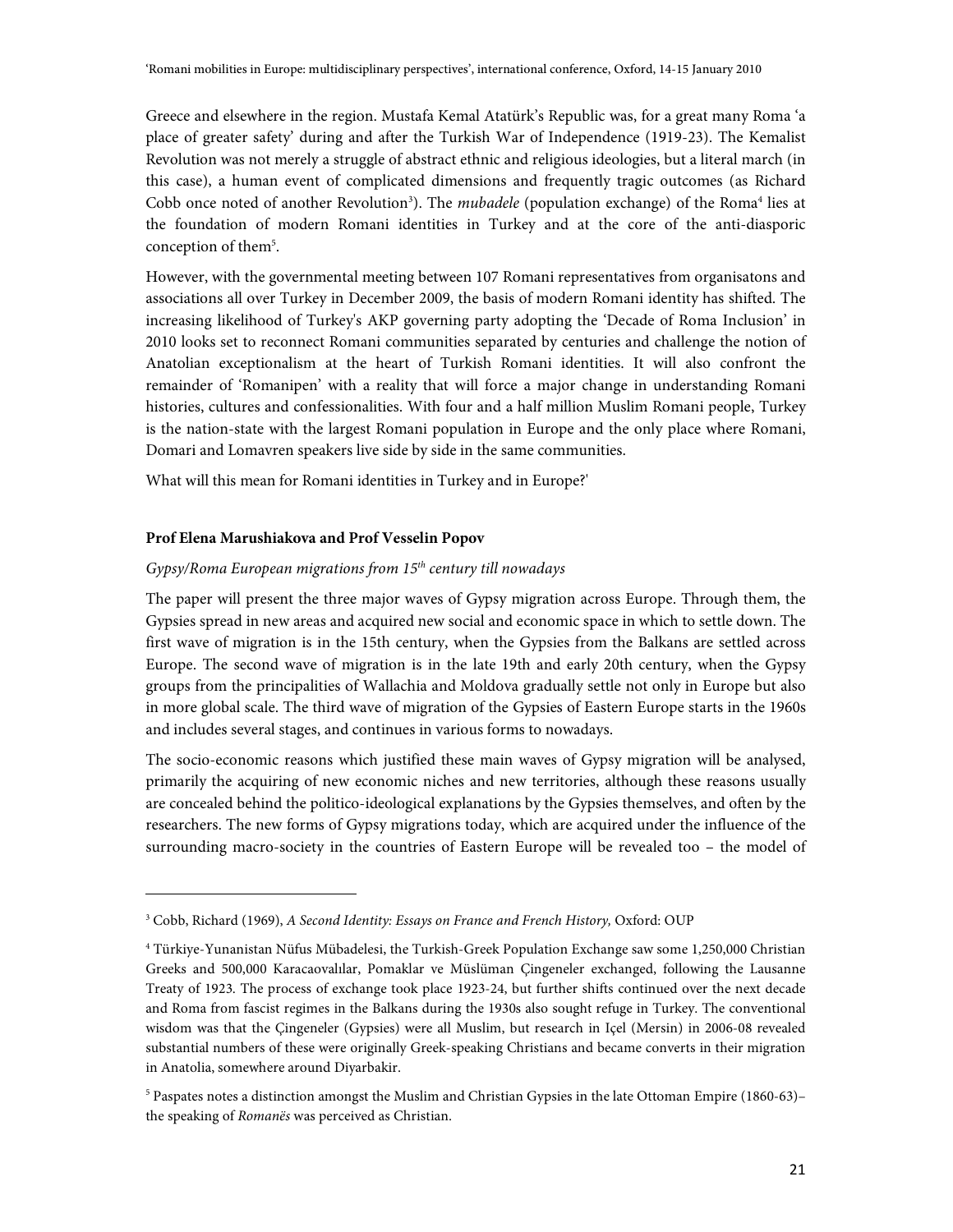temporary labour mobility, allowing large parts of the Gypsies to remain 'invisible' for the public in the countries of Western Europe (except for certain cases, turning into a public scandals). Special attention will be given to the specific instances of migrations due to ethnic cleansing and flight from armed conflicts. Accordingly the various models of attitude towards Gypsies applied by the 'host' countries to which the contemporary Gypsy migration is heading will be presented.

Based on the overall picture of Gypsy migrations to countries of Western Europe, the various migration strategies and preferred destinations existing before the Gypsies of Eastern Europe will be given, driven by the internal heterogeneity of the Gypsy community, their traditional lifestyle (nomadic or settled) and reached degree of social integration in the countries from which they originate.

# **Prof Yaron Matras**

### Migrations and their impact on Romani political movement in the early 1990s

The paper discusses the reactions among Romani NGOs engaged in political campaigning to the rise in Romani east–west migrations immediately after the fall of the Iron Curtain, and the impact that these relations had on the overall agenda of what might be loosely termed 'the Romani political movement', as well as on governments and multilateral organisations. I shall be dealing with a number of case studies based mostly in Germany, which was the scene of the most intensive political debates on these issues. While the account is specific to a number of case studies, lessons can be drawn in respect of earlier historical migrations, and indeed of later, most recent events, such as the immigration of Czech and Slovak Roma to Britain in the late 1990s and the treatment of Romanian Roma in Italy over the past two years. Reactions to Romani migrations are, I propose, not simply oriented towards legal and infrastructural problem-solving, but carry an exceptionally strong emotional dimension. One of the challenges facing Romani activists is therefore how to deal with the majority fears amidst Romani migrations: whether to deny or ignore these fears, whether to confront them, or indeed whether to exploit them.

# **Dr Roberta Medda-Windischer**

### Legal aspects of Romani mobility and traditional lifestyle as facets of Romani cultural identity

The Roma, Gypsy and Travellers are present in virtually all European countries and comprise approximately ten million people. In most of these countries the Roma communities face considerable obstacles to the full enjoyment of their fundamental rights. This paper will analyse the major legal aspects of Romani mobilities, in particular, the relationship between Romani mobilities and respect for their traditional lifestyle and cultural identity. These aspects will be discussed through an analysis of main case-law of the European Court of Human Rights, concerning the Roma, Gypsy and Travellers community.

Minority lifestyle was discussed by the Strasbourg Court in a series of important cases concerning Gypsy and other travelling communities and the refusal by the authorities to provide them with permission to station their caravans on their own land on the grounds of 'impact on visual amenity' and 'intrusion into an attractive rural area' (the so-called ´UK Gypsies cases`). In these occasions, the Strasbourg Court considered the applicants' occupation of their caravans as an integral part of their ethnic identity as Gypsies, reflecting the long tradition of that minority of following a travelling lifestyle. In these cases, moreover, the Court underlined that there may be said to be an emerging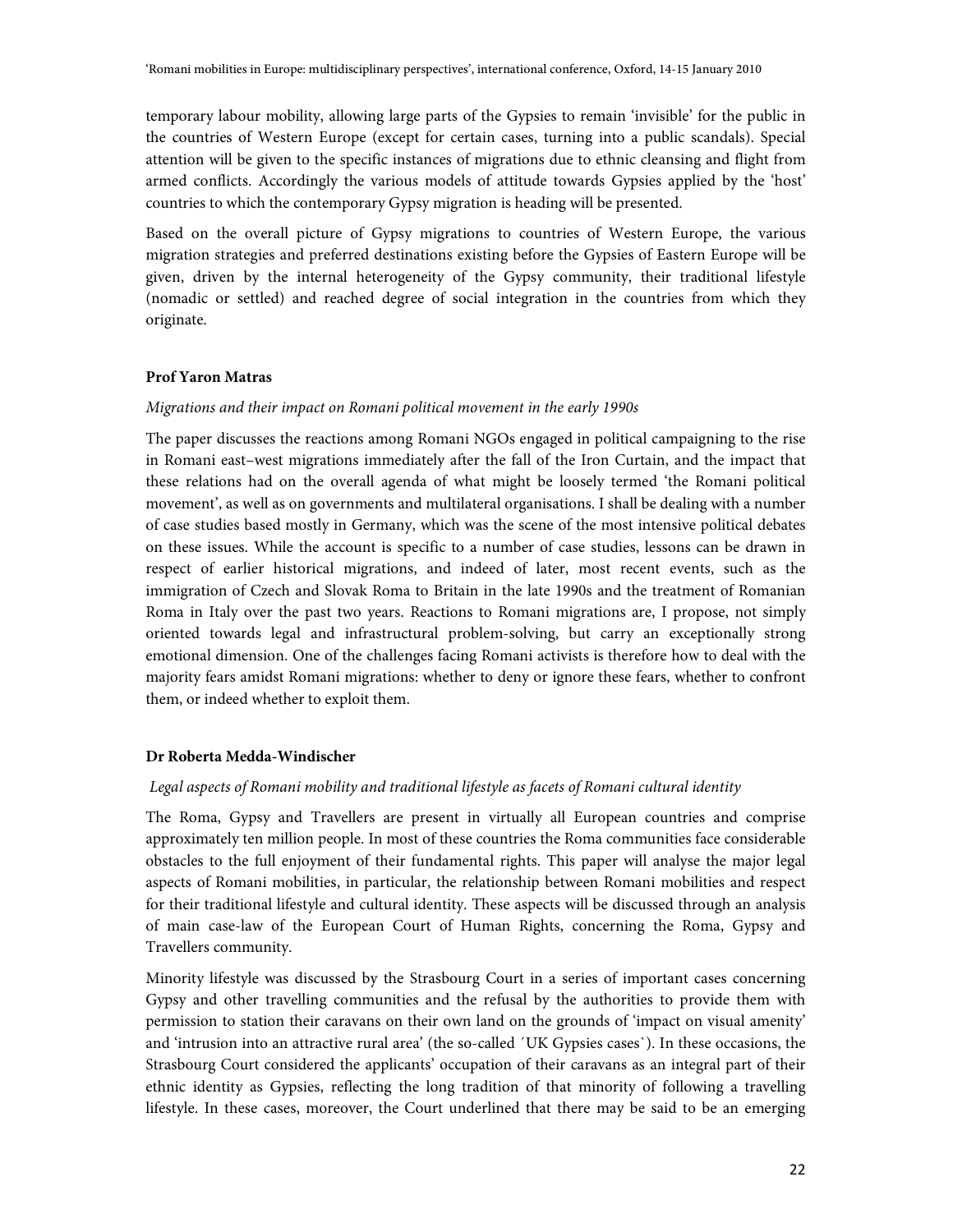international consensus amongst the contracting states of the Council of Europe recognising the special needs of minorities and an obligation to protect their security, identity and lifestyle, not only for the purpose of safeguarding the interests of the minorities themselves but to preserve a cultural diversity of value to the whole community.

### **Cristi Mihalache**

### Freedom of movement within the European Union at work: the case of Romanian Roma

The massive enlargement of the European Union in 2004 and 2007 respectively raised an interesting theme to the public opinion within the 'old' member states such as UK, Italy or France. Worries of massive waves of ethnic Roma citizens of the newly adhered member states have been expressed at various levels of the public sphere, including by politicians or policy makers. The issue has been brought on the agenda of the European Union, and it has been discussed by its institutions, such as the European Parliament, the Commission or the Fundamental Rights Agency (formerly the EU Monitoring Centre on Racism and Xenophobia). The accession of countries like Romania to the EU has evidenced no such massive waves of ethnic Roma flowing to the 'old' EU member states.

I will argue in this paper that the impact of socio-economic determinants as push factors for ethnic Roma EU citizens to move to other EU member states is overestimated. Moreover, I will explain how discrimination and historical racism is indeed the main factor determining whether the Roma leave their countries of origin. I will use the case of Romanian Roma, extensively discussed subsequent to the presentation in Italian media of particular cases of crimes allegedly committed by Romanian Roma. The paper will analyse some economic and social aspects of marginalisation, will link the xenophobic attitudes with the perception of the Roma within the countries of destination. The document will try to demonstrate the connection between existing socio-economic determinants on the situation of Roma and historic and current discrimination facing this ethnic group in Romania. The argument is further strengthened by an existing tendency to perceive Roma as second class citizens within the EU, in frequent cases ignoring their use of the right of freedom of movement internally within the EU.

# **Baroness Emma Nicholson of Winterbourne**

#### 2005-15: The 'Decade of Roma inclusion': what has been done and what should be done

The 'Decade' represents a political will at the international level to recognise the difficulties of the Roma minority within the member states' boundaries and to act coherently to improve the Roma people's social and economic status. Over the years huge independent efforts have been developed – public and private policies, programmes and projects – aiming to alleviate and improve the condition of the Roma in post-communist countries. EU, World Bank, UNDP, International NGOs charities, etc. have all sponsored such projects. Other issues to be raised are the Roma's weak state of healthcare, low education, poor housing conditions and high-rates of unemployment and, as a consequence, the lack of revenues, all these being combined with multiple forms of discrimination that they experience, leading to social and economical marginalisation and exclusion.

# **Dr Alexandra Nacu**

The politics of healthcare among Roma migrants in the Paris region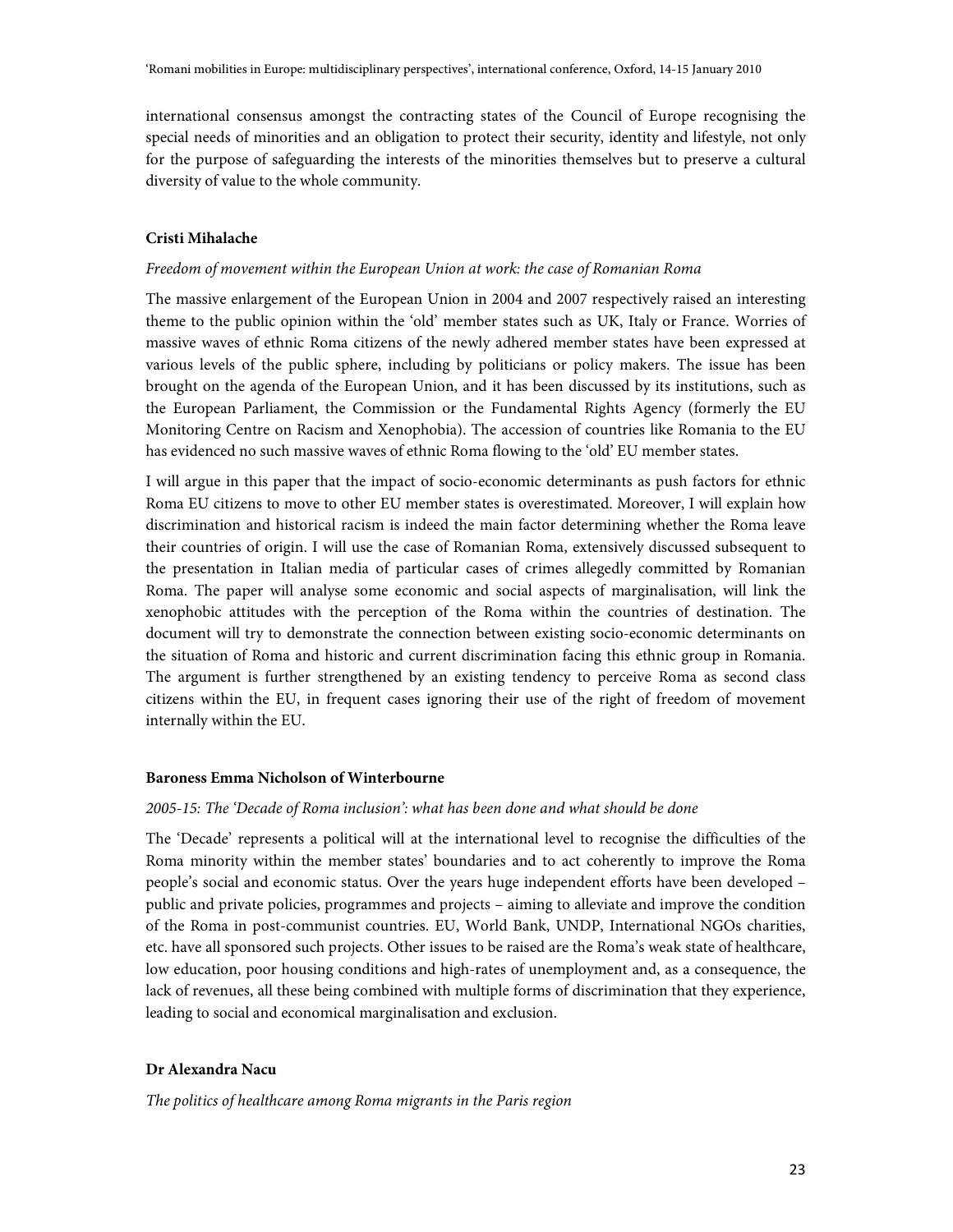My research deals with Eastern European Roma, mostly Romanian and Bulgarian, living in the Paris suburbs and with the various forms of medical intervention (by various health institutions and NGOs) targeting them in the context of post-EU accession of their countries of origin. I analyse the struggles that take place around the categorisation of both the population and the type of medicine performed in these situations where the Roma can be framed as health hazards as well as healthcare targets. The management of sometimes large groups of illegal immigrants and squatters has become an issue for many municipalities, especially those in the former 'red belt', in the North and East of Paris,. Migrants have to juggle between visibility and discreetness in order to be tolerated for as long as possible.

These struggles tend to involve interactions between multiple scales of actors engaged in the process of managing the migrants. On the side of health professionals, I identify a transfer of practices from previous experience with other ethnic groups. This raises questions about the emerging field of migrant medicine and the role that 'cultural differences' can play in healthcare. I also examine the way Roma take hold of these categories, showing that healthcare can be a place of empowerment as well as of domestication of an exoticised 'other'.

My fieldwork is based on participant observation with Médecins du Monde, Paris, as well as on interviews with patients and the professionals involved. I choose to combine the anthropological perspective of the fieldwork with the sociological study of health issues and more specifically of the field of migrant medicine. Thereby, this case study illustrates the social construction of simultaneously social and racial borderlines within the French health system which, however, does not openly acknowledge such differences.

# **Dr Martin Olivera**

# Interrogating the doxa about Roma migrations: the realities of Romanian Roma in the Parisian area

In France, like in other states of western Europe, Roma migrations are presented as an important and crucial public question: despite the small scale of those migrations (the number of Roma from Romania, Bulgaria and ex-Yugoslavia is estimated around 10,000 persons in France), this 'problem' is recurrently tackled by politics and mass medias.

By my communication, based on ethnographic fieldworks in Romania as well as on my six years' professional experience with Roma migrants and social workers in the Parisian area, I propose to interrogate the representations motivating this irrational disproportion between the realities of those migrations and the institutional (and popular) discourses and worries they cause.

In opposition to what today's popular understanding, European Roma do not constitute one 'population', neither socially nor culturally. Diversity is the keyword. This is true for Roma migrants as well, as I will show.

I propose to deal with the lack of awareness about Roma realities in Romania, which are frequently reduced to an univocal image combining social marginality, discrimination and inadaptability to 'modernity', and the consequences for the situation of Romanian Roma in the Seine-Saint-Denis department. We will observe that their difficulty of access to the *droit commun* and their local marginality are deeply grounded in the stereotypes constructed all along the past 15 years in our western countries. Somehow, and paradoxically, they suffer much more discrimination in western Europe than in their native land.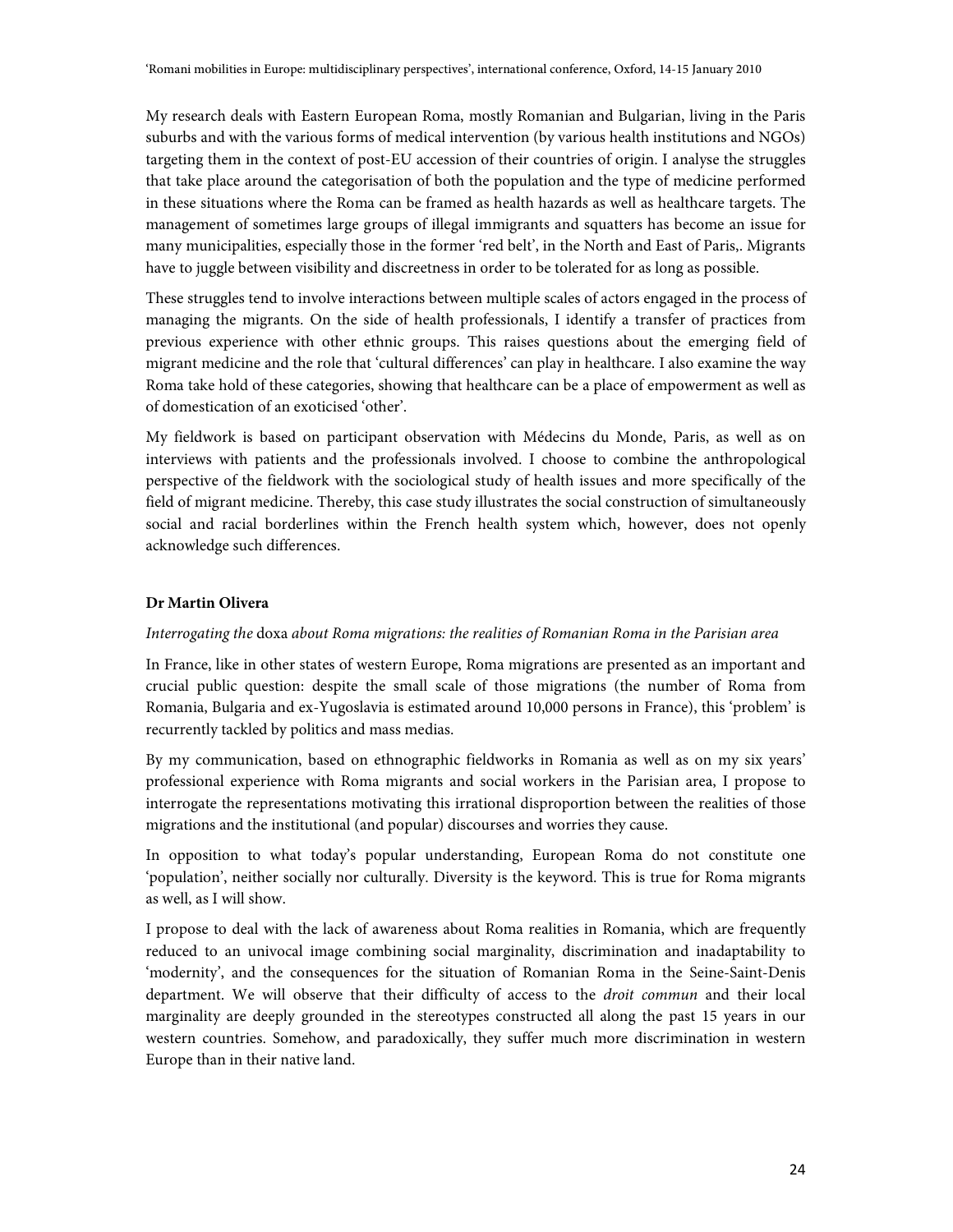# **Dr Giovanni Picker**

# Left-wing progress? Nationalist policies vis-à-vis Romani immigrants in Florence, Italy (1988-2007)

Although 'the Italian left was once the largest and most impressive popular movement for social change in Western Europe' (Anderson 2009), at the end of the 1980s the Tuscan left-wing regional council imposed the construction of fenced camps for Romani immigrants supposedly in order to give Roma the possibility of developing their own traditional habits.

Going beyond the existing literature on Romani migrations to Italy, which depicts the receiving context as politically neutral and homogeneous, in this paper I propose an 'oblique' approach to this topic by contextualising Romani new immigration within locally situated left-wing rhetoric which constructed Roma alternatively as Zingari (Gypsies) and 'nomads'. In particular, I frame my whole discussion within the 'anthropology of policy' framework of the impositions, in the late 1980s and early 1990s by regional policy makers, of the vocabulary to address this new 'type' of immigration.

My focus is the city of Florence, which is one of the Italian cities with the longest and most socially rooted tradition of left-wing politics. In this paper I discuss the rationale behind the construction of the camps for Roma, by looking at the texts of the first two regional laws addressing Roma – which were voted in 1988 and 1995 – and I compare this analysis with the findings of my ethnographic fieldwork among local authorities that I have been carrying out between 2007 and 2008.

In the conclusion I suggest that the conditions of material and symbolic segregation which has been affecting Roma in Florence for over twenty years is one of the consequences of adopting a specific sort of culture-based strategies by policy makers. In addition, I show that one of the causes of the current violent anti-Romani campaign in Italy is the culturalist representations of Roma since the late 1980s, which can be ultimately viewed as nationalist rhetoric.

# **Dr Jo Richardson**

# Discourse dissonance: an examination of media, political and public discourse and its impact on policy implementation for Roma, Gypsies and Travellers at a local level

This paper will examine the discourse surrounding Roma, Gypsies and Travellers in Europe, with a particular focus on the debate in the UK. This builds upon previous analysis (Richardson, 2006) and ongoing research on media campaigns and their effect (Richardson and Ryder). The paper will analyse media discourse and debate by politicians in Europe and the U.K; as well as on a very local district and county level. It is often at this local level that the immediate impact of discourse, which can include entrenched anti-Gypsyism, can be seen in the policy decisions – particularly in planning cases.

A range of sources will be used including historic and current media reports, particularly newspaper articles and the public response (on newspaper websites) to the articles. The author has also input over 200 planning appeal cases into a database, including extensive deliberations on the 'definition' of Gypsies and Travellers according to English law, which is an illuminating part of the overall debate which is had about travelling communities, often to negate the responsibilities of local authorities to help accommodate Roma, Gypsies and Travellers. Further examination of these cases will reveal some interesting findings on 'professional' discourse and can be matched to planning appeal decisions to see the dissonance between the government's publicly stated aims to help provide sites for travelling communities, and the implementation of the policy on the ground which does not necessarily increase site provision; this represents a discontinuity in public national government discourse and local social and accommodation policies for Roma, Gypsies and Travellers.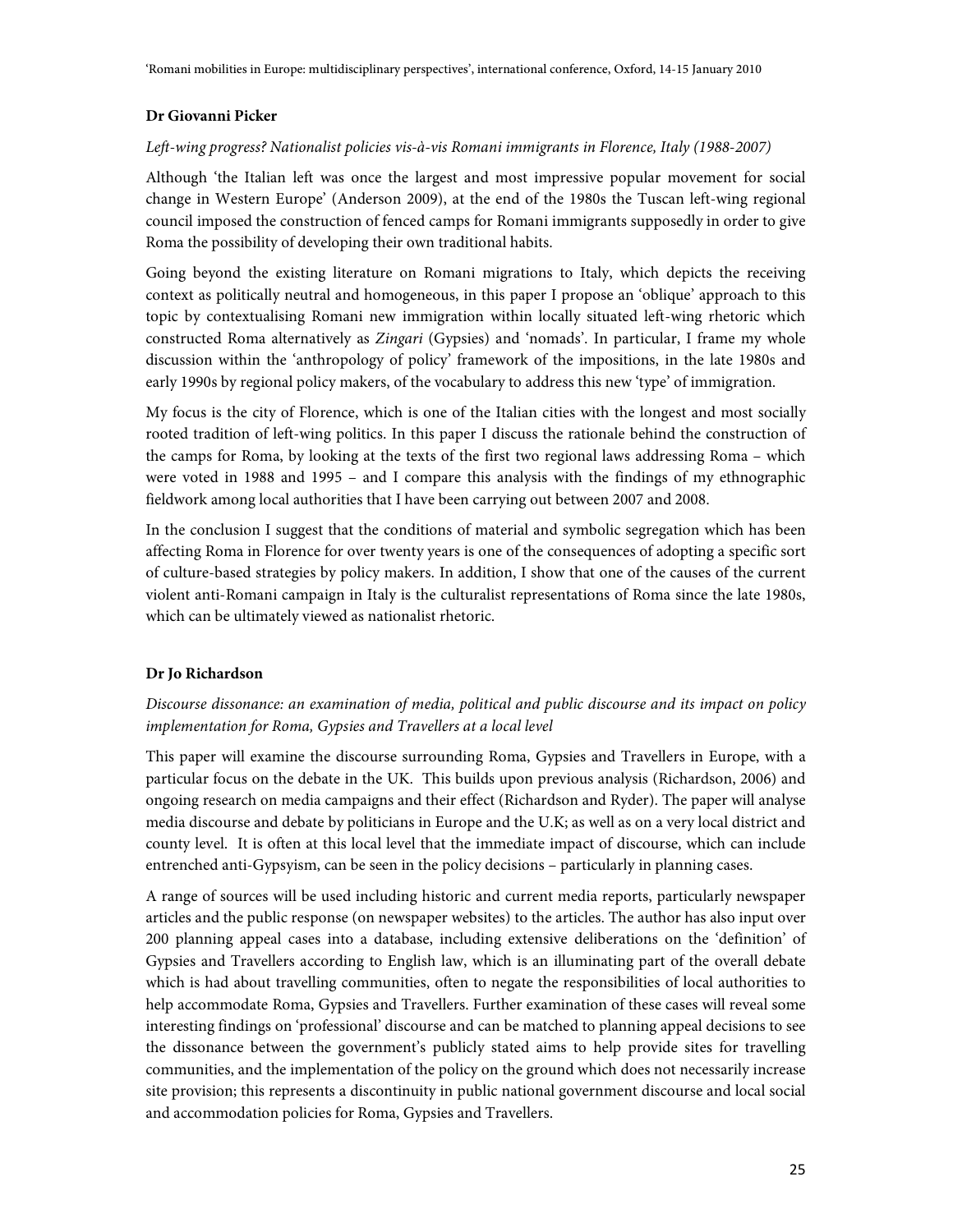Examination of these different strands of discourse will take place within a Foucaultian framework of power and control to understand the impact on the lives of Roma, Gypsies and Travellers.

### **Márton Rövid**

# One-size-fits-all-Roma? On the normative dilemmas of the emerging European Roma policy

The paper discusses three moral and political dilemmas that inevitably arise in the context of the emerging European Roma policy, and on which all concerned parties, including grassroots Romani organisations, should be able to express their views.

The first concerns whether anti-discrimination measures based on individual rights are sufficient to promote the social inclusion of Roma, or whether those based on group rights are required to ensure the exercise of their fundamental human rights. Even though there appears to be a consensus on the insufficiency of the former approach, it is unclear exactly what sorts of group rights should be promoted – which leads us to the second dilemma of generic versus targeted minority rights.

Although populations labelled 'Roma' may confront similar forms of discrimination, for instance in education, housing or health care, which affirmative desegregation measures may counter, these groups also differ in many respects that do not only concern 'specific issues of cultural identity' but are directly relevant for issues of social exclusion.

The third dilemma is whether to recognise Roma as a national minority or as a non-territorial nation. The paper argues that the notion of non-territorial nation can be debated on anthropological, political and moral grounds. Anthropologists have pointed out that often communities labelled 'Roma' are not aware of the vision of a non-territorial nation or they do not identify with it. Others consider the claim politically harmful or counterproductive. Finally, the moral standing of such a post-national vision may also be contested.

### **Dr Pietro Saitta**

### Roma in Sicily: informal economy and processes of resettlement -

The present paper focuses on Mazara del Vallo, Sicily. It aims to show how a group of Roma from Kosovo, living in the area since the 1970s, has gained a livelihood through such enterprising methods as music, improvised handicrafts, and small-scale drug dealing. These individuals have been able to exploit the ambivalence of the authorities as well as opportunities presented by the thoroughgoing informality of this Sicilian town. Although a culture of poverty perspective would suggest that they are merely reproducing poverty from generation to generation, in-depth observation shows that the informal economy represents a paradoxical means for social advancement.

# **Dr Carlotta Saletti Salza**

### The adoptions of Roma and Sinti minors in Italy

The paper will analyse social and civil-tuition procedures which lead to declaration of adoptability of Bosnian, Serb, Croatian, Montenegrin, Macedonian, Kosovan, Italian Roma and Sinti minors in Italy. The research has focused on the years 1985 to 2005, and analysed acts and documents produced by eight different law courts. It has been led within the wider research project 'Adozione di minori rom/sinti e sottrazione di minori gagé' ('Roma and Sinti minors' adoption and Gagé minors'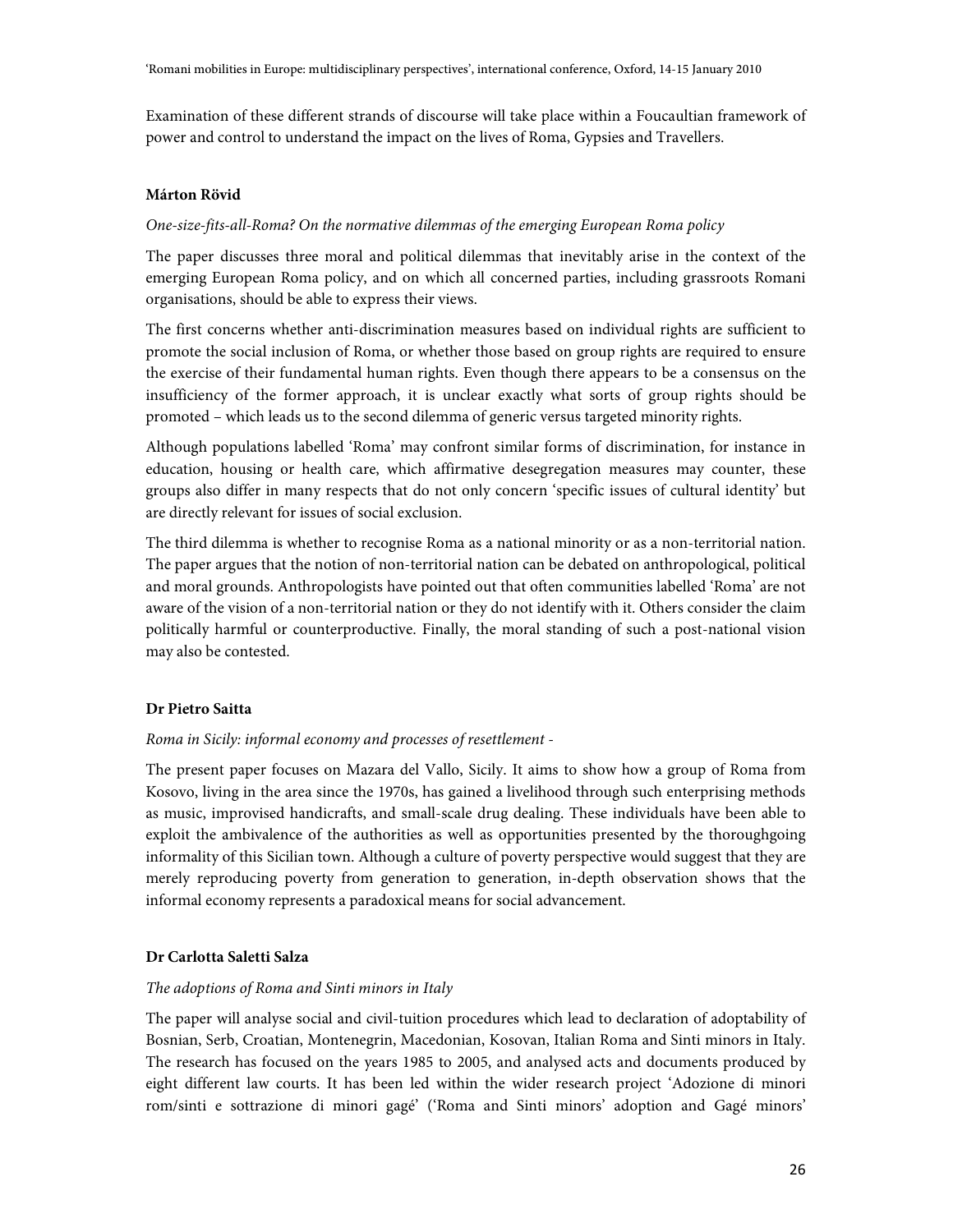removal'), whose other part was concerned on presumed kidnappings of non-Roma children by Roma adults.

In its whole, the research shows how easily -and independently from the local context social and civiltuition processes slip into indistinguishing Roma children from each other, identifying them with mistreated minors: as if they could be hurt by their own 'cultural difference'. Tuition in many different local contexts becomes an action of removing the minor from its parental context in order to educate him, as if Roma culture had not an educational model, or at least not a valid one. It is then fundamental to read data about declarations of adoptability within the social and migration context of the different Roma and Sinti communities involved.

A comparison can thus be made between today's Italy and Switzerland during the period 1926–1973, when more than 600 Jenisches children were forcibly taken away from their families by the 'Oeuvre des Enfants de la grand route', an Institution whose only mandate was in fact eradicating nomadism. In which direction are these minors' tuition interventions bringing Italy?

### **Prof Carol Silverman**

### Balkan Romani music in transit: production, consumption, and appropriation

When Madonna performed a fusion of East European Romani music on her summer 2009 tour, she epitomised how celebrity patrons appropriate the music of marginal groups. But when she was booed by Romanian fans after she bemoaned the plight of Gypsies, she exposed another paradox: Roma, loved for their music, are hated as people. These twin poles of admiration in the arts and marginalisation in social life form a historic pattern, yet their relationship to migration needs to be analysed. This presentation explores the music of Roma in the Balkans and in migratory locations such as the United States and Western Europe, and in the commercial market. I discuss genres, texts, ritual contexts and performers in terms of identity issues as well as the multiple marginalisations (social, economic and political) that Roma face. Through ethnographic research in Romani migrant communities, and with commercial producers, I investigate how Roma respond to a hierarchical music industry through artistic negotiation. I will contrast the cultural context of music within Romani diasporic communities to the commercial contexts of the consumption of 'Gypsy music'.

How is Gypsy music marketed, who is collaborating with whom to produce it, and how are power relationships implicated in these exchanges? Noting that Roma are rarely in charge of their own representations (Hancock1997), I investigate how the image and sound of the fantasy Gypsy is created, and who participates in and who benefits from the popularisation of Gypsy music. This paper relates the rising tide of xenophobia and anti-Gypsyism (under the rubric of nationalism and populism) that is sweeping Europe to the emergence of 'Gypsy music' as a 'hot' commodity. In fact, the marginality of Gypsies may serve to confer the authenticity needed to sell the music.

### **Prof Alessandro Simoni**

# At the outer limits of the rule of law: Romanian Roma and their impact on Italian legal culture

Although its real dimensions are not clear, the migration flow of Romanian Roma experienced in Italy in recent years has had a strong social impact, forcing political actors and public institutions to find new forms of legitimisation of the actions aimed at decreasing the 'political pressure' that constantly originates by any allegedly increasing Romani presence. Before the accession of Romania to the EU,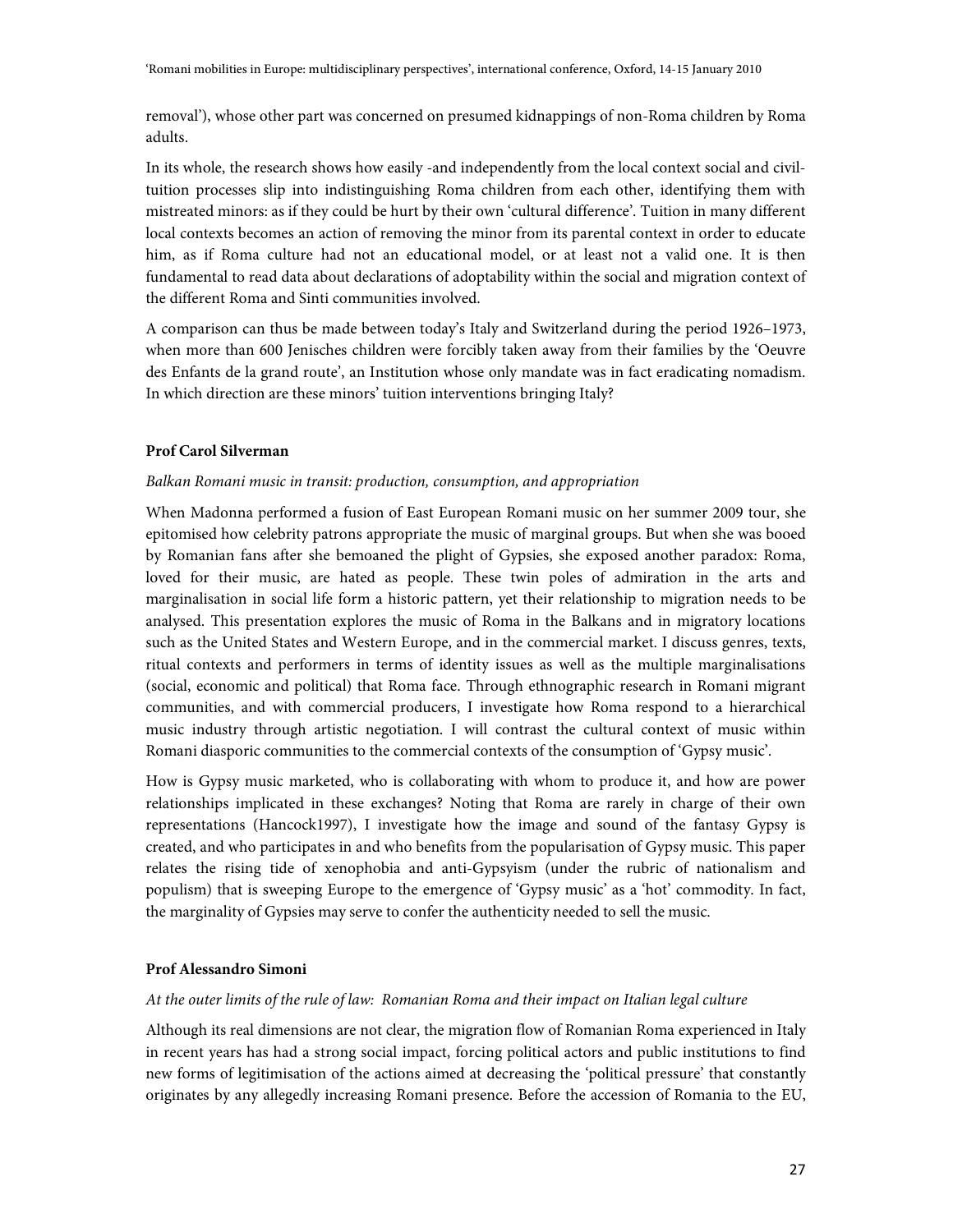the formal status of Illegal immigrants of the Romanian Roma was enough to mobilise public force when needed, with all the flexibility deriving from the discretionary power implied in immigration law. Together with the marginality of Romani issues in public debate, this made the condition of Roma a largely neglected topic also in legal scholarship, something which in its turn meant that actions in favour of the Roma developed by NGOs were seldom formulated in legal terms. The necessity of government agencies to find legal tools different from immigration law to keep Romani presence within the narrow limits tolerated by public opinion is launching the Italian legal culture into unknown territories. The increasing visibility of purely legal controversies involving the enforcement of public policies for the control of Romani presence brings to the surface unresolved tensions between formalistic styles and more value-oriented ones of legal argumentation, as well as the need to formulate a discourse on the civil rights of ethnic minorities and marginal groups that in Italy was previously left mostly out of the legal arena. Certainly, the judicial rulings issued until now can be considered quite unsatisfactory and the rule of law still appears to be constantly stretched to its outer limits when the Roma are involved. This notwithstanding, the fact that the condition of Roma is now the object of an open discussion in the legal community is likely to lead in the long term to a transformation of both how lawyers speak about ethnicity and how Roma perceive their position in the Italian society.

### **Tove Skotvedt**

### Romanian Roma's migration to Norway: push and pull factors

Romanian Roma have for some years been a visible part of the capital of Norway. Their appearance is new and has increased the negative attitude towards both the Romanian Roma and the Norwegian Roma. Why do they leave Romania in the first place and why do they choose to come to Norway, being far away, with a difficult language and a harsh climate? The scapegoat situation and the discrimination of the Roma in Romania is fairly well known. The Roma are free to enter Norway, the country being a member of the Schengen agreement (but not an EU member). The two main occupations of the Romanian Roma in Norway are begging and street prostitution, which are both legal activities. Will these two push and pull factors last and what happens to the Rumanian Roma in Oslo? How does Norway's previous forced assimilation of Romani/travellers influence the situation of the Romanian Roma in Oslo and how have the Norwegian authorities, institutions and Norwegian Roma reacted to the situation? Does the Council of Europe Framework Convention for the Protection of National Minorities (among which are the Norwegian Roma in Norway), ratified by Norway in 1999, affect the situation of Romanian Roma in Norway?

Some final remarks will relate the analysis on Romani mobilities and cultural identity to the risks behind certain policies aimed at the protection of groups' identity and diversity, namely the 'culturalisation` of minorities' problems and claims and the 'internal cruelty' or illiberal practices within minority groups.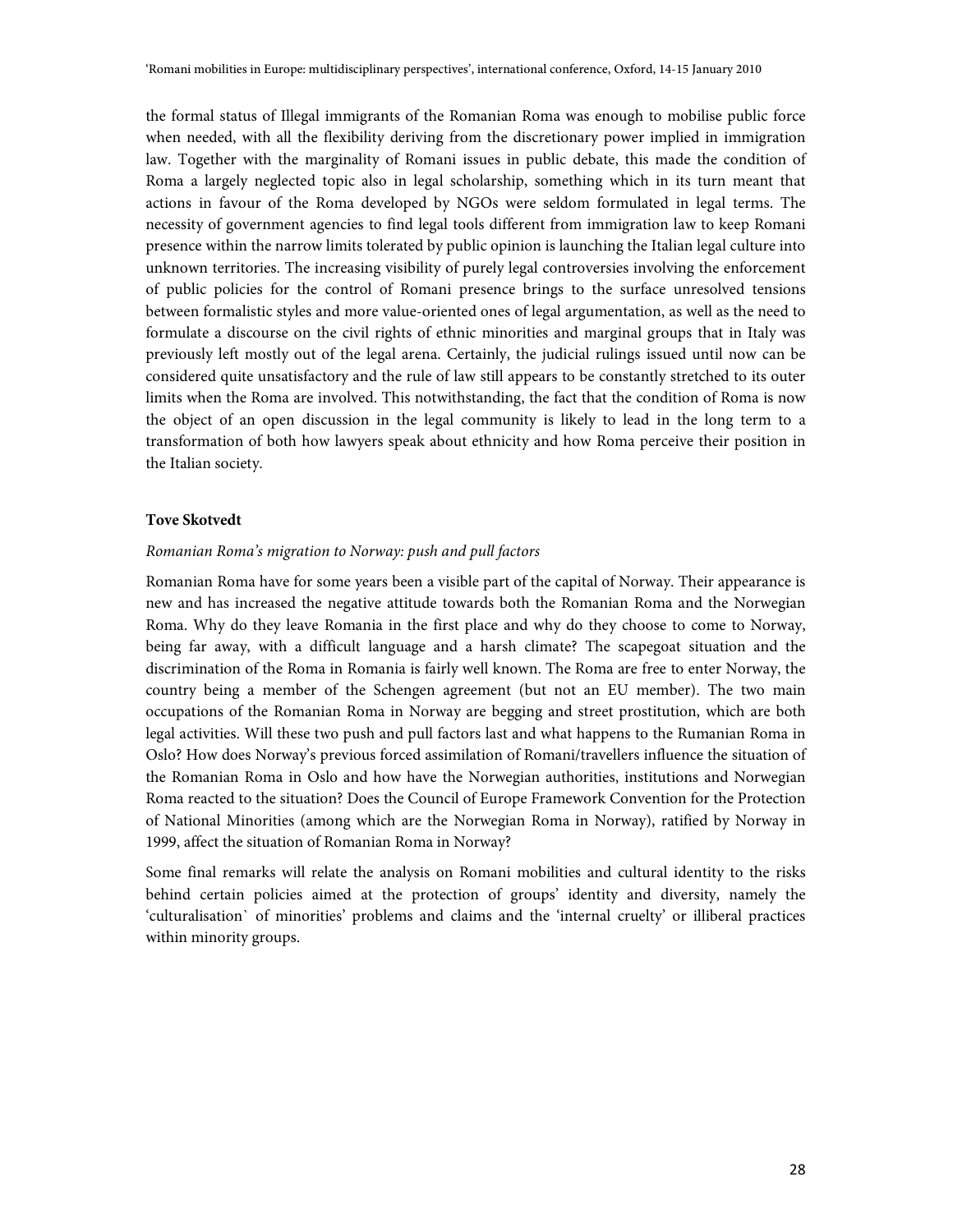# **Dr Magdalena Slavkova**

# Romani Migrations from Bulgaria to Spain: Challenges and Perspectives**<sup>6</sup>**

Following the downfall of the socialist regime in Bulgaria (1944-1989) a social and economic crisis emerged. The life of the Gypsies changed dramatically and a great many of them remained jobless. Many people left their birth places either temporarily or permanently in the process with the hope of providing better lives for their families. Some of the Gypsy communities joined the common migration flows towards Spain together with the Bulgarian population, while others gave start to their own migration waves. As a result of the processes of cross-border labour mobility the Gypsies acquired a new social and economic space and settle to live within its boundaries.

The paper presents the results of ethnological fieldwork among Bulgarian Gypsies working in Spain. During the research lifestory interviews combined with participant observation were employed. The research was carried out in Spain (in the regions of Castile and León, Madrid, Catalonia, Valencia, Andalusia and Murcia) in May 2006 and during 8 months in 2009. In Bulgaria several months were spent on fieldwork among various Gypsy groups between 2006 and 2008.

# **Concetta Smedile**

# Migration, prostitution, identities: a comparative study of two Immigrant Roma communities in Italy

The paper analyses the interplay of so-called forced and economic forms of migration by studying two different Roma communities that migrated to Italy: (1) Muslim Roma Xoraxanè, who fled the wars that followed the break-up of Yugoslavia; (2) the Christian Orthodox community of Roma Spoitori, who came from Romania after the collapse of the communist regime.

In particular, the paper studies the phenomenon of prostitution as one of the new and increasingly functional elements in the accumulation of wealth within immigrant communities where the ideology of virginity is at the centre of their ideological ethnic distinctiveness. Prostitution, in my hypothesis, is discreetly incorporated into the working practices under an 'alternative economical morality' and does not 'discombobulate' their social order.

The paper argues that it is not sufficient to focus on economic motives of migration. My anthropological study provides insight to the dynamics within the selected Roma groups, as well as the relation between Roma of 'Eastern' Europe and the 'Western' host societies.

# **Marco Solimene**

 $\overline{a}$ 

# Xoraxané Romá, Romanian Rom and Rome

The materials on which my considerations are grounded come mainly from the ethnographic experience for my doctoral studies in anthropology. The fieldwork took place in Rome between April 2007 and May 2008, involving a group of Bosnian Xoraxané Romá I have been attending this community since 1999 and still visit during my stays in Rome.

<sup>6</sup> The project entitled "Labor activities of Bulgarians in Spain" and the following fieldwork among Bulgarian community in Spain in 2009 have been financed by the National Science Fund, Bulgarian Ministry of Education, Youth and Science (contract No. ДО02-355/30.12.2008).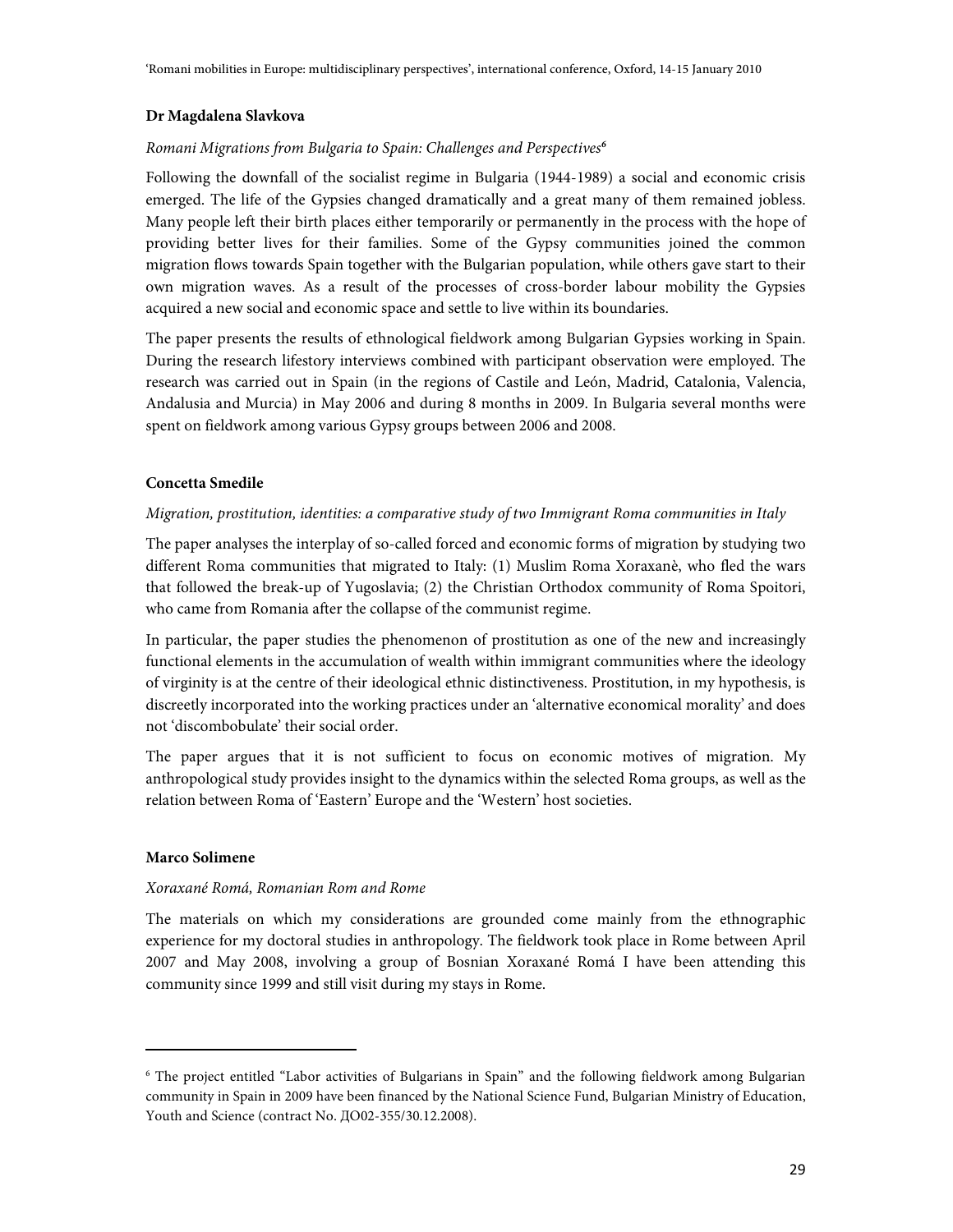The focus of the paper here presented is the situation of the Romani population in Rome, especially but not uniquely during my fieldwork; under analysis is the recent immigration of the Romanian Rom and its impacts on both Rome and the Xoraxané Romá.

The massive flow of Romanian Rom provoked a strong alarm in the world of the gagé, triggering xenophobic incidents in the Roman population and authorities' repressive policies. The continual evacuations, controls, arrests and expulsions resulted in the extreme mobility of Romani families in urban territory. Such reality is extremely dynamic and difficult to grasp, even in short periods.

The arrival of Romanian Rom provoked a small 'earthquake' within the Romani world, since the newcomers started to occupy similar social, cultural, economic spaces to the other Gypsy groups already present in Rome; the result was a drastic alteration of the already delicate balance between Roma and the city of Rome (although well rooted in specific territories of Rome, Xoraxané Romá still represent a recent migration flow since most of them arrived in Rome right before or during the conflict in Yugoslavia).

Under analysis will be the relations between Xoraxané Romá and the newly arrived Romanian Rom; this horizon, which will be examined both in terms of the ideological horizon and of the social usages, appears quite complex and ambiguous, oscillating between the unifying principle of being Roma and being categorised as Zingari/ Roma/nomadic by Italian society, on the one hand; the claim of specificity and differentiation between Gypsy groups on the other hand.

# **Dr Teresa Sordè-Martì, Ariadna Munté, Dr Òscar Prieto-Flores, and Ana Contreras**

### Building common alliances and developing shared strategies: immigrant and native Romani women

The present paper analyses the alliances and strategies built between Romani women both immigrant and native to fight back the widespread anti-Gypsyism found in Spain. Anti-Gypsyism affects all the Roma, whether migrants or native; and it is greatly amplified in the case of Roma migrants. The fact that this group is largely associated with poverty and marginalisation only reinforces the rejection and discrimination faced. Thus, the negative images and stereotypes that are applied to the Roma migrant community are mostly associated with women (e.g. traditional clothing, begging). The multifaceted stigma suffered by Romani migrant women places them in a highly vulnerable position in terms of discrimination translated into access barriers to basic rights. Drawing from a Spanish Ministry of Science funded qualitative research project, the authors will first analyse the specific gendered elements attached to the stigma associated with Romani women migrants.

Second, given that Romani migration is usually a family-based strategy, with many children among those migrating, the present paper will also analyse the role played by these women within the migratory project and in the process of settling down. It will be argued that far from the well-extended stereotypes, many Romani women feminist ideas are changing gender and family relations, creating new understandings of their identity, generating new opportunities to fully participate in society, through their work or education, and making their own decisions.

Third, authors will explore the fact that Romani migrant women are very often the ones actively participating in initiatives together with native Roma associations. The authors will present evidence of how Romani women both migrant and native are building common alliances and developing shared strategies to fight back against the widespread anti-Gypsyism found in Spain. Examples will be provided to illustrate these strategies and alliances, and the transformative dynamics found at their individual lives and also in their social contexts.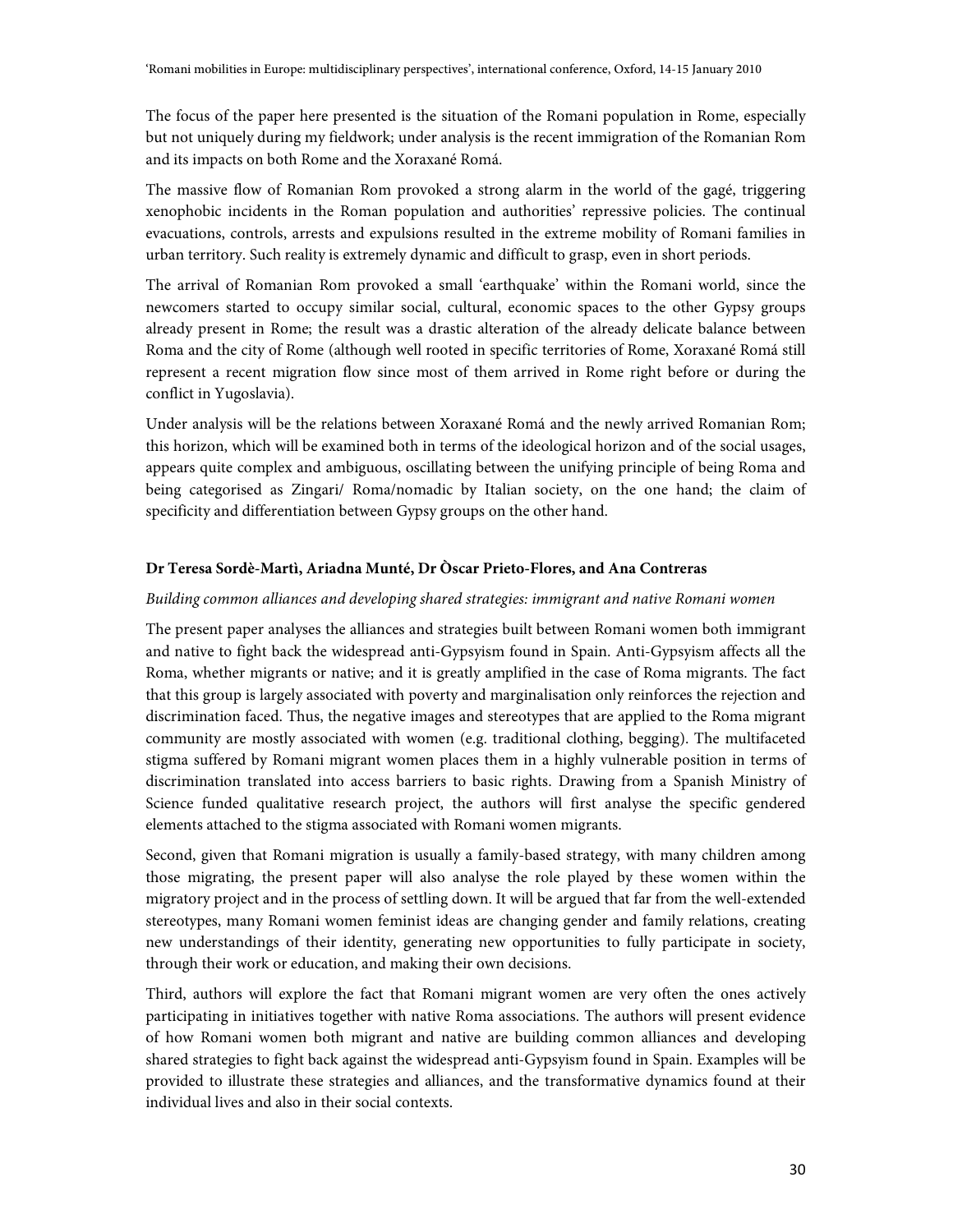### **Dr Hana Synková**

#### Can NGOs serve as mobility channels?

In the Czech Republic there was a general proliferation of NGOs after 1989. The founding of an organisation was quite simple and low cost and some Roma took this opportunity as well. In my research done in one NGO founded by a middle-aged woman I look at what possibilities open through 'becoming an NGO or becoming especially a Roma NGO, as the Romaniness of the organisation can be used in a strategic way. In contrast I show what kind of people the Czech NGO sector prefers as regards its development and functioning. Authors like Lisa Markowitz and Karen Tice (2001) argue that when an NGO grows, the influx of money deeply changes the organisation's internal processes and structure. A need for high-skilled employees that can deal with grant applications and PR is created. What happens when the organisation oriented at employing one's family and friends gets 'European money' and confronts pressures of professionalisation?

### **Catalina Tesar**

'Good Gypsies' in Romania, 'de-ethnicised' beggars In Italy. Politics of representations and politics of work among so called 'traditional' Romanian Roma

In Italy the victory of the rightwing coalition in the elections of April 2008 was, among others, a result of an electioneering elaborated around the theme of 'security' of national citizens. The forthcoming months witnessed an outburst of legal and physical assaults against Roma, of whom a great number were of Romanian citizenship, followed up by a year-long mass media campaign of criminalisation of the Roma population. Romanian mass media uncritically translated negative representations of the Roma in Italian press into national context, conveying a widespread image of a morally reprehensible Romanian Gypsy who vilifies representations of the Romanian ethnics abroad. An immediate effect was intensification of racist attitudes against Roma in Romania.

My presentation, based on anthropological fieldwork carried out among Romanian Roma beggars in interaction with state representatives (such as lawyers, police etc) in North Italy in September 2008, inquires into the mechanisms through which the Italian State constructs and maintains an image of the Gypsy as a worthy enemy of the Italian nationals while making use of the same image for the assertion and strengthening of its own power.

Whilst begging does not fall at present under criminal law in Italy, Roma migrants beggars are subject to different other ambiguous local regulations, which most often are appealed by grant- aided private lawyers. I argue that through its twofold sets of practices that recommend the Italian State, on the one hand as a political actor (that exerts control over citizens when penalising beggars) and, on the other hand as a moral actor (that pace human rights, financially supports recourses to court initiated by have-nots/beggars), the state participates in reproducing the phenomenon of begging whilst appearing as its redoubtable combatant.

### **Barbara Tiefenbacher**

Romipen on the move Questions of language and identity among Yugoslavian Romani migrants in Vienna

This contribution is based on a sociolinguistic case study which is carried out among Romani migrants in Vienna. The main focus is a group of Romani migrants who came from the mid-1960s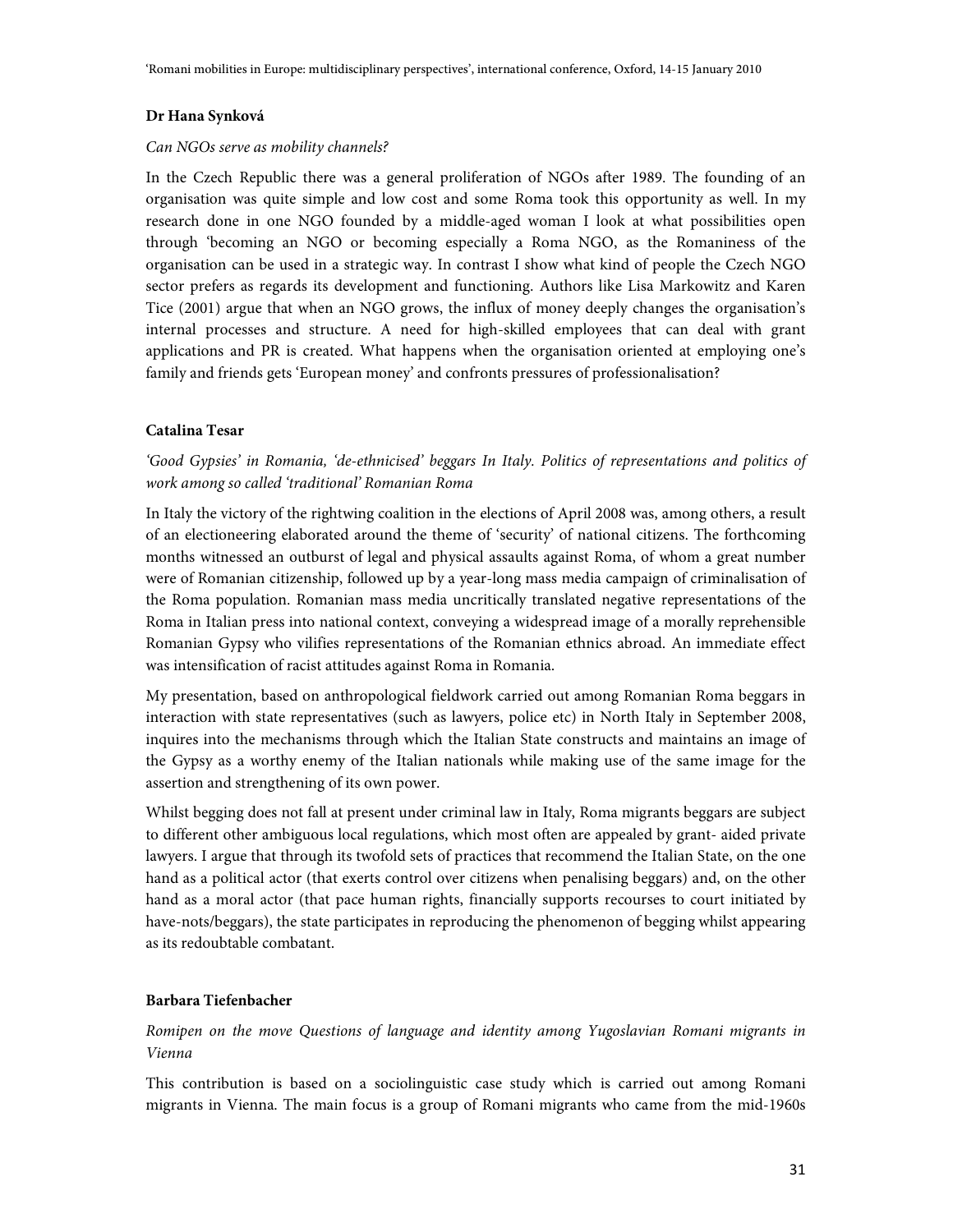onwards as guest workers, so called Gastarbeiter, to Austria. They are part of the Yugoslavian labour migration, which was – based on a bilateral agreement – organised and controlled by the Austrian State. Although their migration was considered to be just temporary, many of them have stayed in Austria. Nowadays already the second and third generation is living in Austria but they still keep strong ties (kinships, property, regular visits) to their countries of origin – to the successor states of Yugoslavia.

Although from the beginning of the 1980s several research-projects were carried out among the Gastarbeiter community, none of them took either the 'sub-group' of Romani migrants or Romani language into consideration. So far almost no literature (despite a few articles in the journal Romano Centro) and no data about the Romani community originating from ex-Yugoslavia are available.

This case study is dealing with those languages, especially with Romanes, that are spoken within the community at the present time and raises the following questions:

Which factors on the macro- and microlevel influence the use and the choice for a language? Regarding the Romani ethno-emancipation process that is taking place, are Romani skills necessary for Romani identity? Is Romani considered to be an ethnic marker? Which role do the other languages spoken in the successor states of Yugoslavia play? Are they of any importance or necessity for keeping the ties to the 'home country' alive? Are they important for an interaction with other non-Romani migrants from former Yugoslavia?

# **Dr Sabrina Tosi Cambini**

### The social dangerousness of the accused is 'at one with her own condition of nomad'

The paper will introduce some results of a research on the kidnapping of non-Roma children by Roma adults and Sinti in Italy: a study conducted in parallel with another one by Carlotta Saletti Salza on the social and civil-tuition procedures which led to the declaration of adoptability of Roma/Sinti children. The research has focused on the years 1986 to 2007, and started with the analysis of the ANSA (Italian National News Agency) archive of national and local news in order to identify cases of presumed abduction. I say 'presumed', because cases I found out were all about a presumed attempt of abduction and not a real abduction. And this is, overall, the main result of the research.

After comparing these cases, I inquired the judicial files (acts, documents, sentences etc.) of cases for which a penal procedure and action had been opened. Also, I interviewed some lawyers and public prosecutors, so that I could observe the developing of two trials (Lecco and Florence), operating a participant observation of the proceedings.

The paper will discuss what emerges from the study of the trials and in particular how the knowledge of common sense can influence a juridical treatment. In many cases, the mental frame of prosecutors, lawyers, judges etc. approaches the accused with a negative stereotype: not Roma but nomads, dangerous nomadic people, insider foreigners from whom society must be protected. In most of the studied trials, it is possible to recognise an action of 'forcing' juridical tools, which is always justified just by an assumption, a sort of socio-cultural axiom: the accused is a Zingaro, so a nomad (even if he/she was born in Italy, if he/she lives in a house with a 'regular' address etc.), so he/she is dangerous and asocial, he/she can do horrible things like these ('Gypsies kidnap children!'). So, the accused's implicit fault just has to be made explicit by an appropriate legal procedure (the trial).

Some scholars have investigated the construction or even the invention of the category of 'nomad'. Others, have analysed the implications of this category in the everyday life of Roma people. This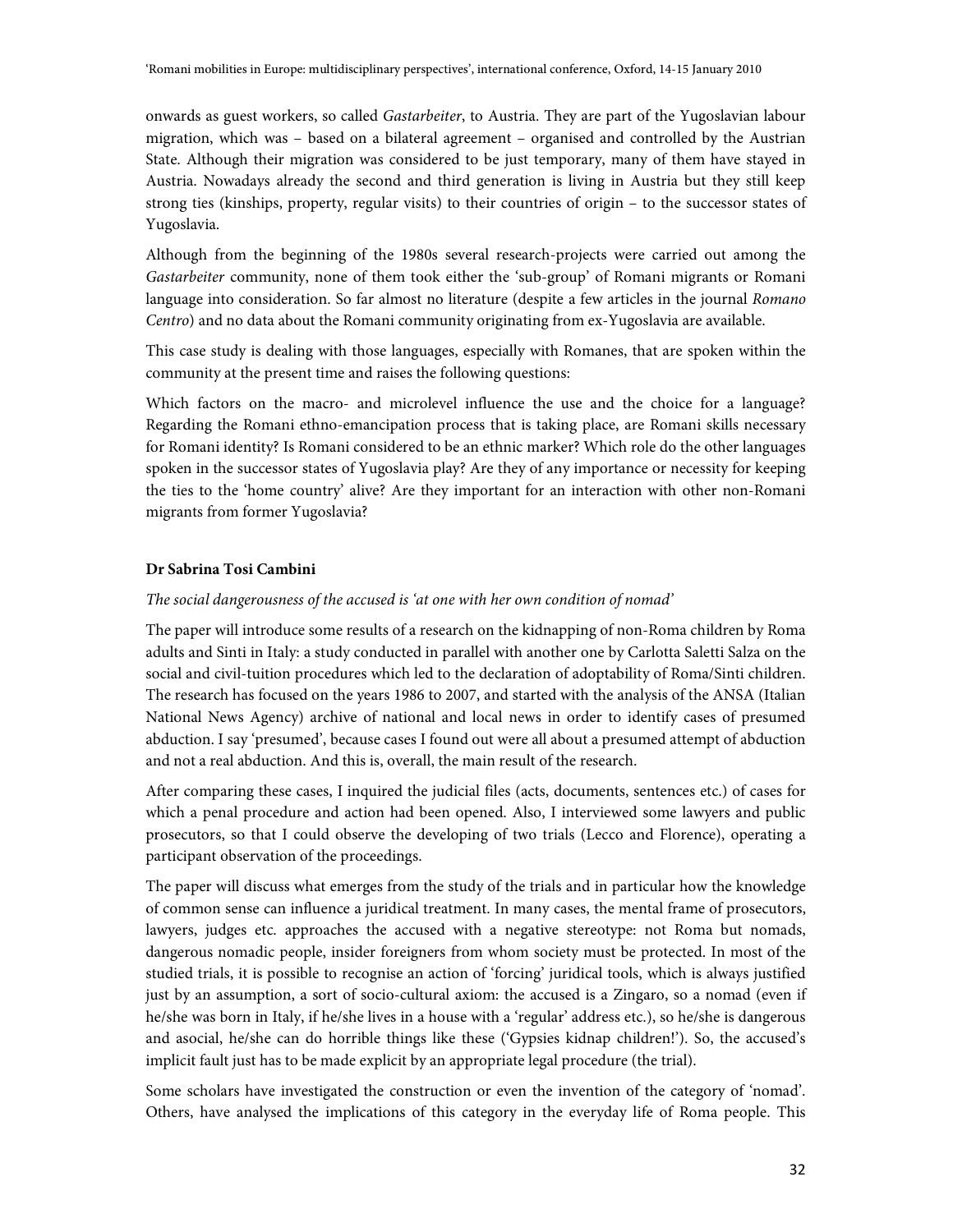research shows how mobility, presumed mobility or – better – presumed nomadism can change the regular ratio of the trial, but not its formal procedure. How a presumed and misunderstood sociocultural style of life (mobility and/or nomadism) turns into a homogeneous and essentialistic category which creates an imagery and justifies a strong social control or an indirect discrimination. Then the accused stops – too often – being a person, and starts being just a member of a defined dangerous category.

### **Prof Peter Vermeersch**

### Between Europeanisation and discrimination: the Roma as a special focus of EU policy

Since the accession of ten post-communist countries to the European Union (EU), various EU institutions have expressed their concern about the precarious social position of the Roma in these new member states. The EU has singled out this group for extra attention. This strategy is based on the assumption that the Roma need support "from above" because they - in contrast to other minorities in this region - have no clear national lobby or external homeland to defend their interests. The EU is thus considered to be the Roma's best ally. This paper sets the benefits of such special EU concern against the problem of its politicization. The EU has managed the put the Roma on the political agenda by considering them a category of people who are exceptionally vulnerable and therefore in need of special attention; but this EU attention - although well intended and, in certain aspects, not unlikely to produce some positive effects - can have problematic unintended consequences once it becomes politicized in the domestic arenas of countries where politicians try to mobilize voters on an ethnic basis and seek to win the support of Euroskeptic citizens.

#### **Dr Julie Vullnetari**

### Of fortune tellers and work visas: migration experiences of Roma in Albania

The collapse of communism in the early 1990s in Albania was followed by massive emigration, particularly to neighbouring Greece. The Roma living in Albania were among the first and most numerous in these flows, the vast majority of which were undocumented. However, their migratory trajectories and experiences remain under-researched and not well understood. This paper aims to contribute to this and broader discussions about the Roma mobilities in Europe through an analysis of data collected in 2008 within the framework of a broader study on gender, remittances and development in Albania. I specifically draw on 38 household questionnaires, plus in-depth interviews and a group discussion with Roma seasonal migrants and residual migrant families in rural south-east Albania, as well as participant observation there. The findings specific to these communities are presented here for the first time and are placed within a wider background of historical, socioeconomic and cultural context. I argue that migratory patterns among the Roma are shaped by their marginalised position in Albanian society, and by the double discrimination faced vis-à-vis the Greek immigration regulations and authorities as both Albanians and 'Gypsies'. As the spring approaches, Roma women go to seek the advice of fortune tellers to see if their husbands will be lucky to get a seasonal work visa for Greece that summer – the only hope for a decent livelihood in the face of poverty and social exclusion. Remittances from Greece help families survive, but come at a high cost for the migrants' teenage children, who withdraw from school to look after younger siblings while both parents emigrate.